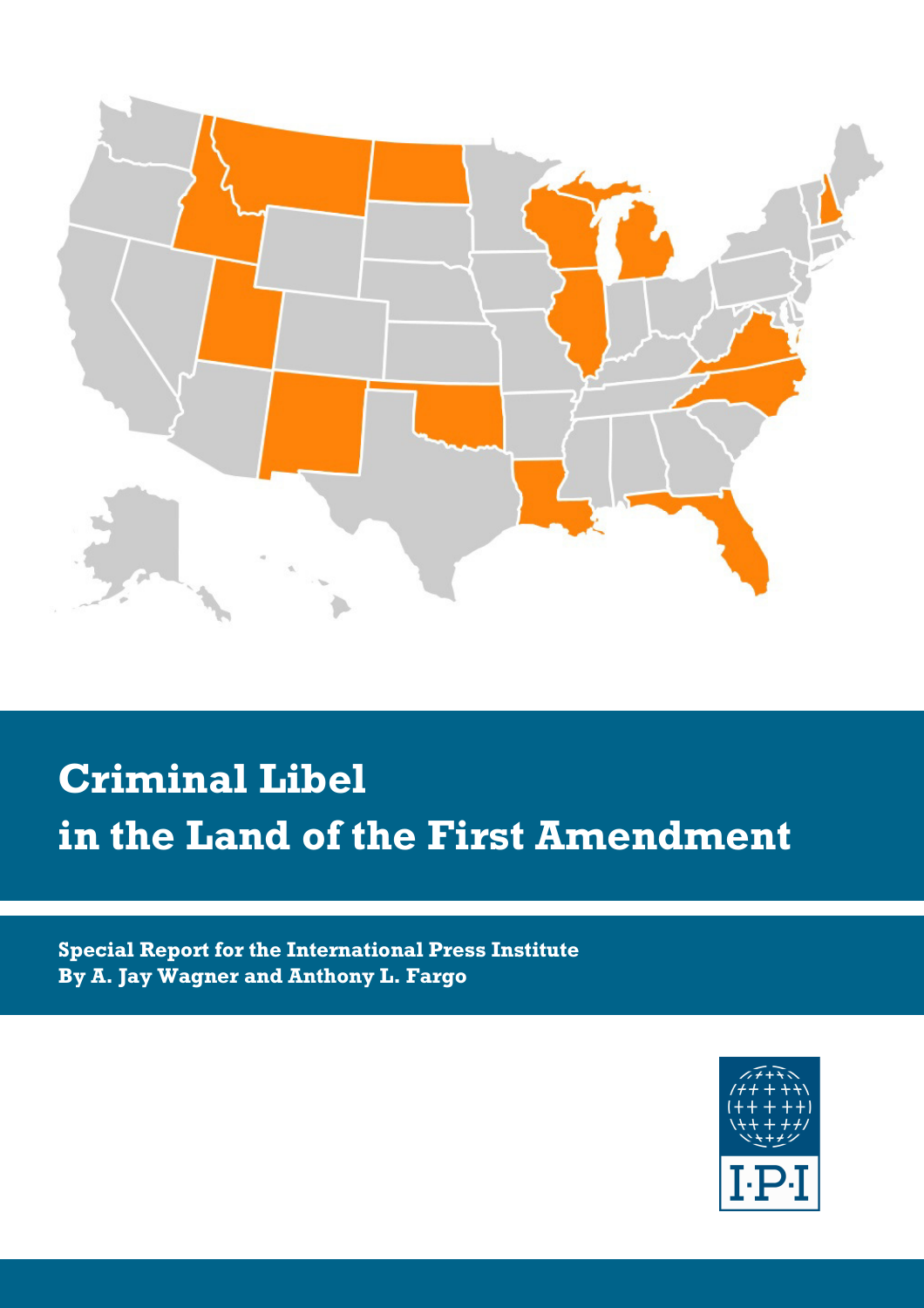## **Criminal Libel in the Land of the First Amendment**

### **Special Report for the International Press Institute**

**By A.Jay Wagner\* and Anthony L. Fargo\*\*** 

**October 2012 (revised and reissued September 2015)** 



This work is licensed under a Creative Commons Attribution-NonCommercial-NoDerivatives 4.0 International License.

\* Ph.D. student, School of Journalism, Indiana University, Bloomington. \*\* Ph.D. and Associate Professor, School of Journalism, Indiana University, Bloomington.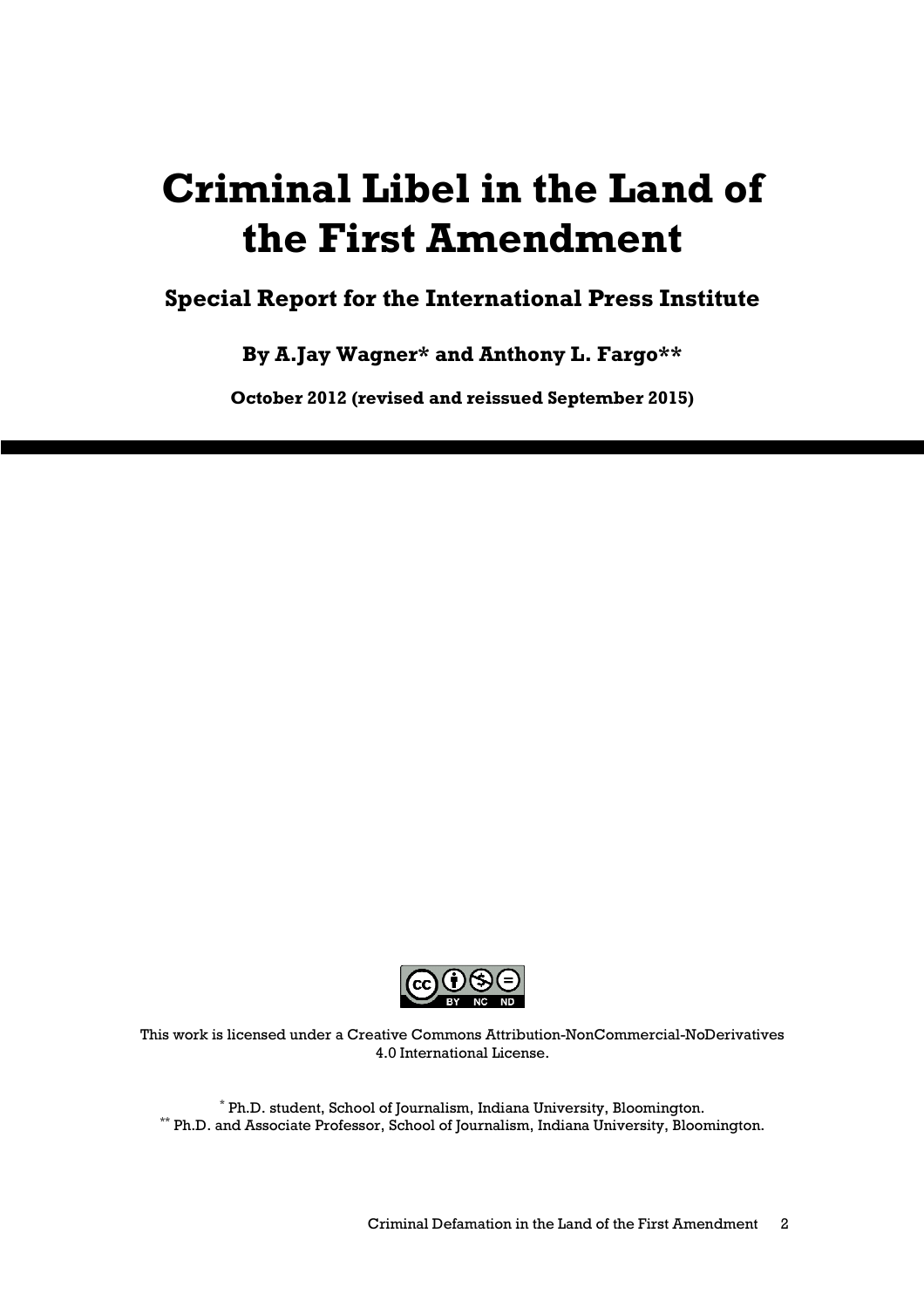**I.** Introduction … *4*

**II.** Origins in British Common Law … 6

**III.** American Variations: The John Peter Zenger Trial and Its Aftermath ... 8

**IV.** The Long Road to Seditious Libel's Demise … 13

**V.** Criminal Libel Today … 27

**VI.** Conclusion … 34

**The International Press Institute (IPI)** is the world's oldest organisation dedicated to promoting the right to information. We are a global network of journalists and editors working to safeguard freedom of the press and to promote the free circulation of news and information as well as ethics and professionalism in the practice of journalism. Based in Vienna, IPI is a global organisation with members in more than 120 countries. It is a politically neutral body and holds consultative status at the United Nations and the Council of Europe.

Spiegelgasse 2/29 1010 Vienna, Austria www.freemedia.at +43 1 512 90 11

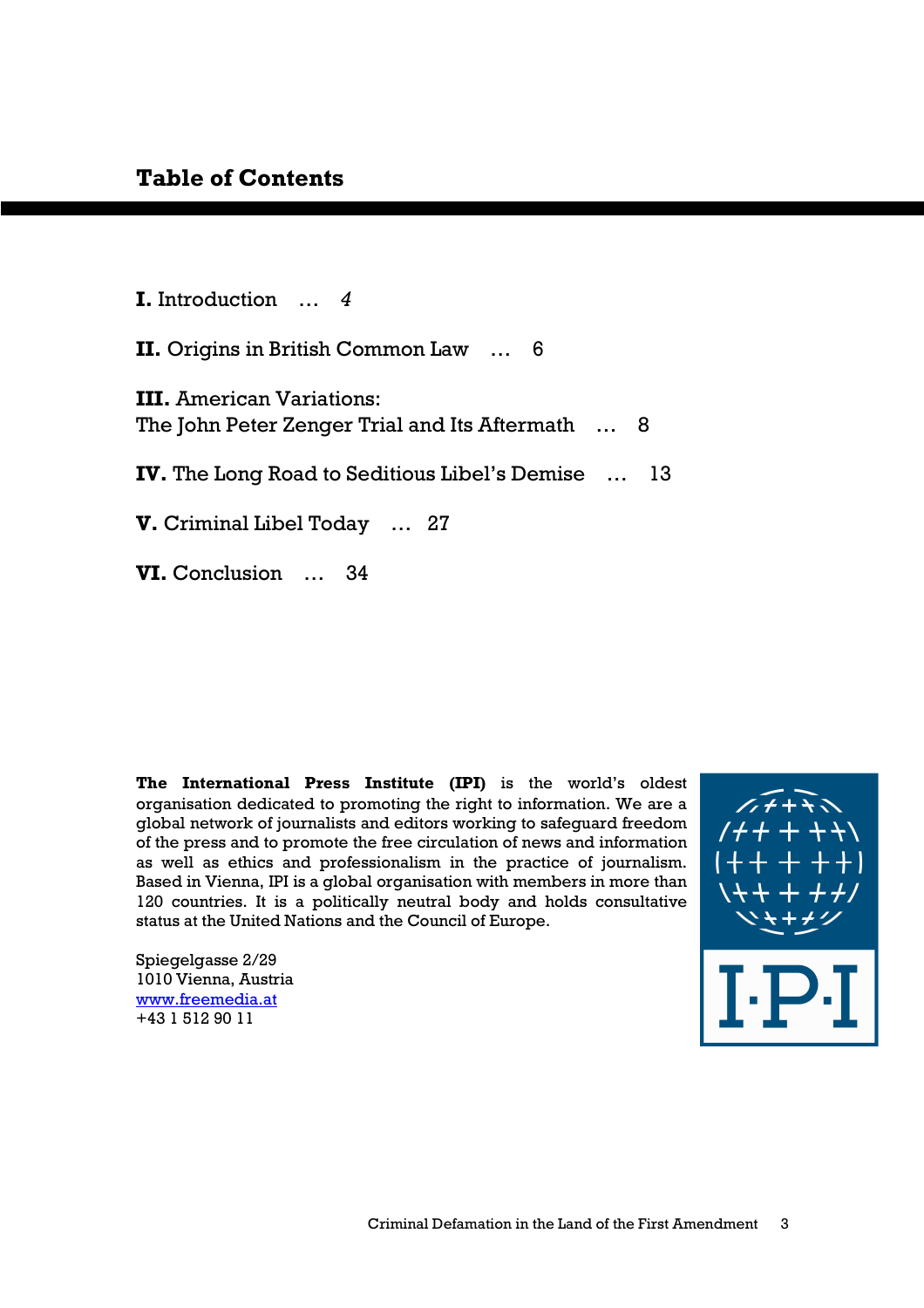#### **I. Introduction**

In 2003, University of Northern Colorado student Thomas Mink began publishing a blog titled "The Howling Pig." It was his intent to poke fun at the school, the campus, and those affiliated through the Website. But he was cautious as well, stating early in the blog's existence, "While we are currently aiming for a combination of satire and commentary, we will try to avoid publishing anything blatantly lawsuit-worthy."<sup>1</sup>

Shortly thereafter, he posted a computer-altered image of well-known professor Junius Peake in K.I.S.S.-style makeup and a mustache, christening the photo "Junius Puke" and naming him the site's mascot. Ever careful, Mink posted below the picture that Peake was "an outstanding member of the community as well as asset to the Monfort School of Business where he teaches about microstructure" and that Peake and Puke should not be confused.

Professor Peake failed to see the humor and alerted the Greeley, Colorado, police, who turned up at Mink's residence with a search warrant and confiscated his computer and other accessories related to their investigation into a possible charge of felony criminal libel. U.S. District Court Judge Lewis Babcock quickly threw the case out, stating, "Even our colonialists of America engaged in this type of speech, with great lust and robustness<sup>"2</sup>

The case would eventually cost Weld County nearly a half-million dollars in a settlement for violating Mink's constitutional rights and would lead the Colorado Legislature to repeal the state's century-old criminal libel statute.<sup>3</sup> The repeal bill's sponsor, State Sen. Greg Brophy, said Colorado was looking to become the latest state to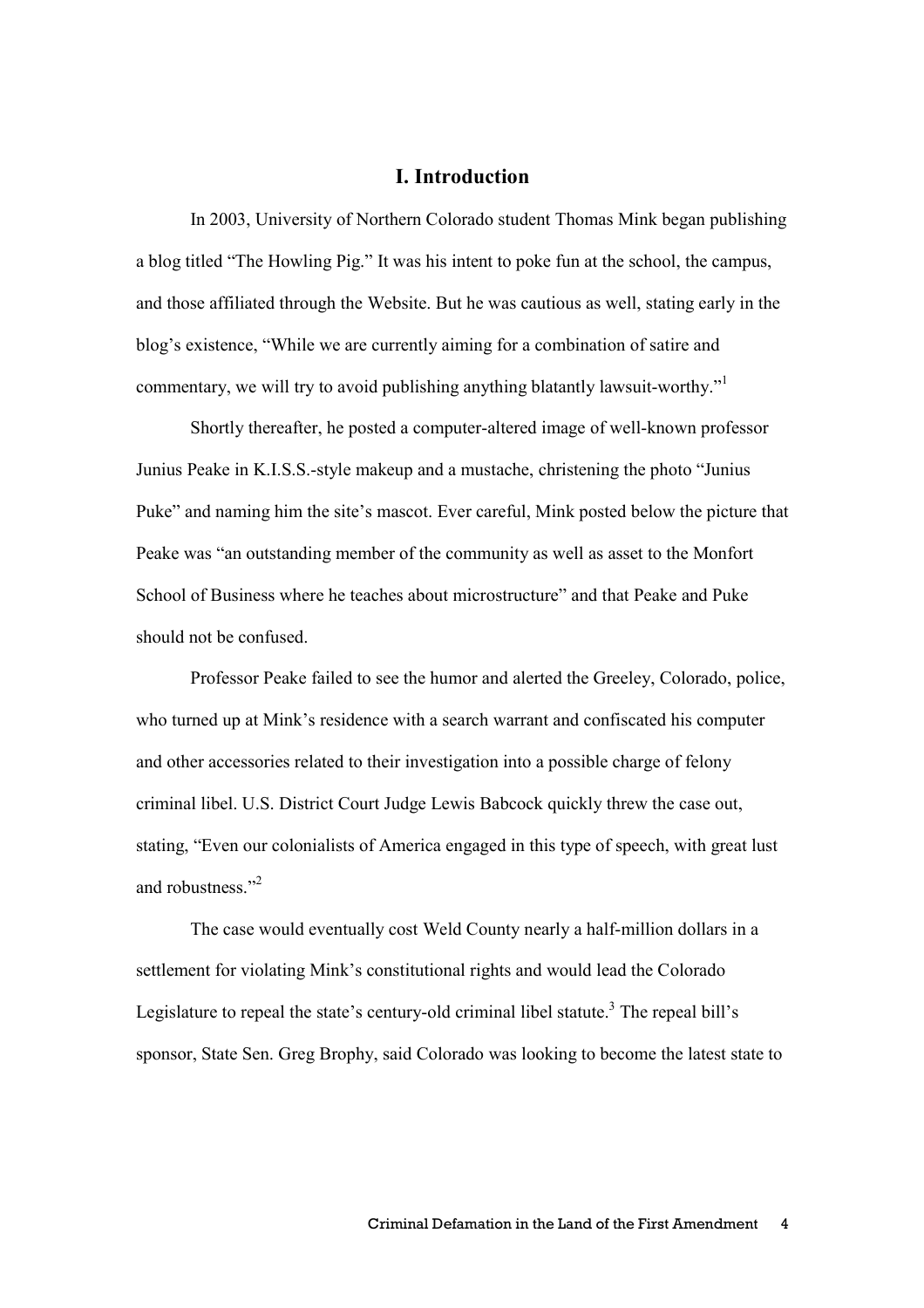curtail the law of criminal libel because it "tramples on the First Amendment rights of people."<sup>4</sup>

It is cases like Mink's that led American media rights scholar Leonard Levy to describe the U.S. crime of libel as "an accordion-like concept, expandable or contractible at the whim of judges."<sup>5</sup> Since its early 17th century establishment in British common law, criminal libel has seen its pliability tested, having been brandished by mandarins as a shield against unflattering remarks, as a weapon to staunch insults and fighting, utilized as an avenue for controlling heresy and obscenity, and, most recently, as a damper on free speech. The ambiguity of the law has facilitated both its longevity and controversial status. Since its inception, public officials have capitalized on its malleability by adapting it to their contemporary needs, primarily to stem dissent. The myriad and capricious uses have also left legal scholars perplexed.

This report will trace the labyrinthine history of criminal libel in the United States, from its dubious origins in a British court to its peculiar contemporary status as a broad, perhaps redundant, and little-used law. A particular focus will be given to the division of libel law and its application along two differing tracks: the "best men" theory, in which libel charges are used to quell dissent and sustain power; and a public peace theory, in which criminal libel law is used to dispel agitation and argument among private citizens.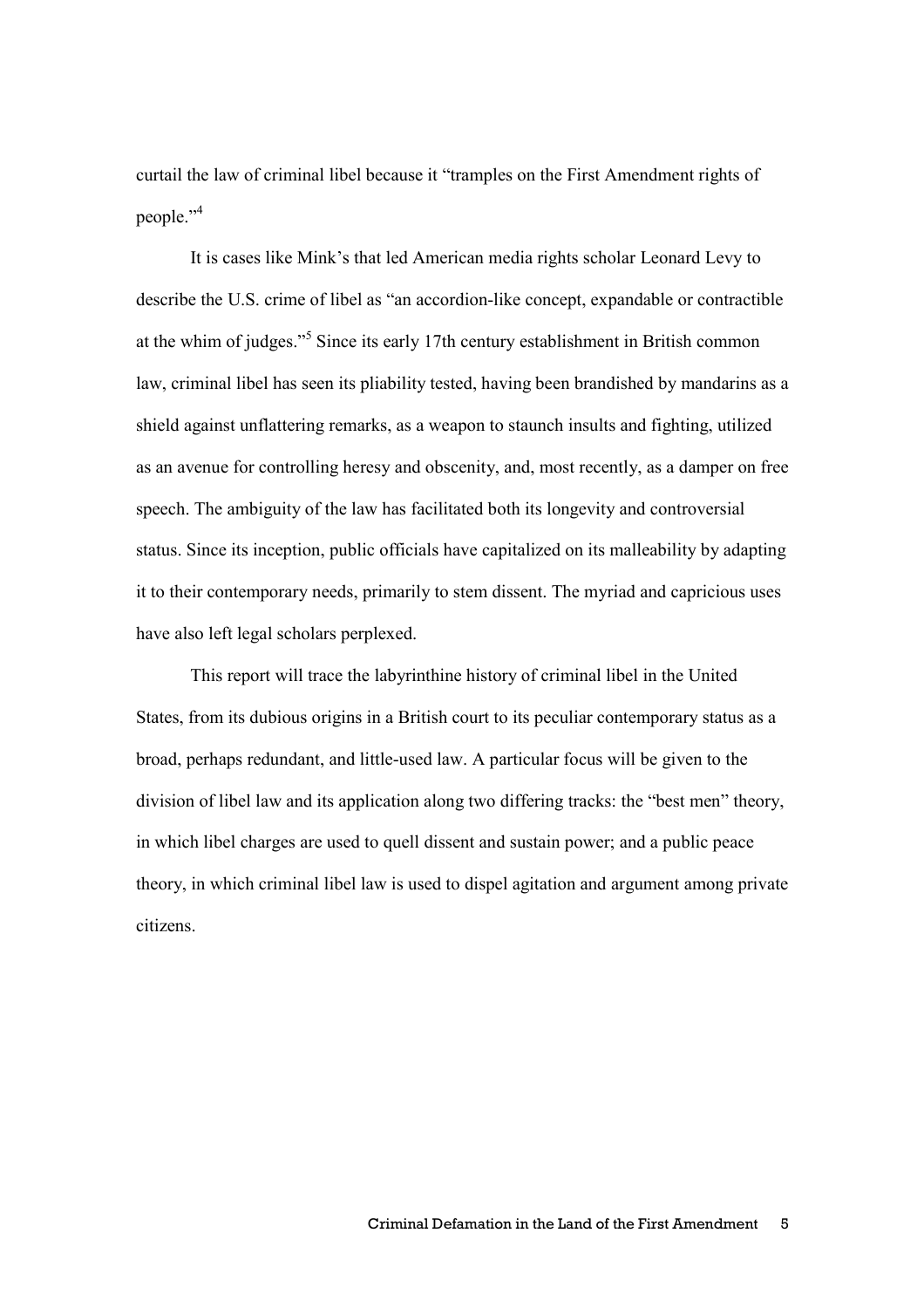#### **II. Origins in British Common Law**

King Henry VII founded the Court of the Star Chamber in the 15th century. From its inception, it was used as a forum for expediting a backlog of cases, both criminal and civil. The king decided which cases would be heard by his advisers and other common law judges. The Star Chamber was expected to quickly churn through its case log. Hearings were spartan, with no jury, no witnesses, and no right of appeal. Over time it evolved into the court for hearing cases against citizens wielding such power and influence that ordinary courts were incapable of convicting them. In the 16th century, monarchs began abusing the Star Chamber as an arena for handling private grievances, and it quickly became infamous for its arbitrariness, gaining a reputation as a method of circumventing due process.<sup>6</sup>

In 1606, the Star Chamber heard a case charging a British man with "Libellis Famosis" for publishing poems satirizing two Archbishops of Canterbury. Sir Edward Coke, a lawyer, Member of Parliament, and judge of great renown, prosecuted the defendant, and in his notes records what became the first known libel law in the Western canon. He states that the libeling of a private man "deserveth a severe punishment, for although the Libel be made against one, yet it inciteth all those of the same family, kindred, or society to revenge, and so may be the cause of *per consequens* to quarrels and breach of the peace, and may be the cause of shedding of blood, and of great inconvenience." But Coke finds particular grievance with the libel of a public figure: "(I)t is a greater offence; for it concerneth not onely the breach of the peace, but also the scandal of government; for what greater scandal of government can there be than to have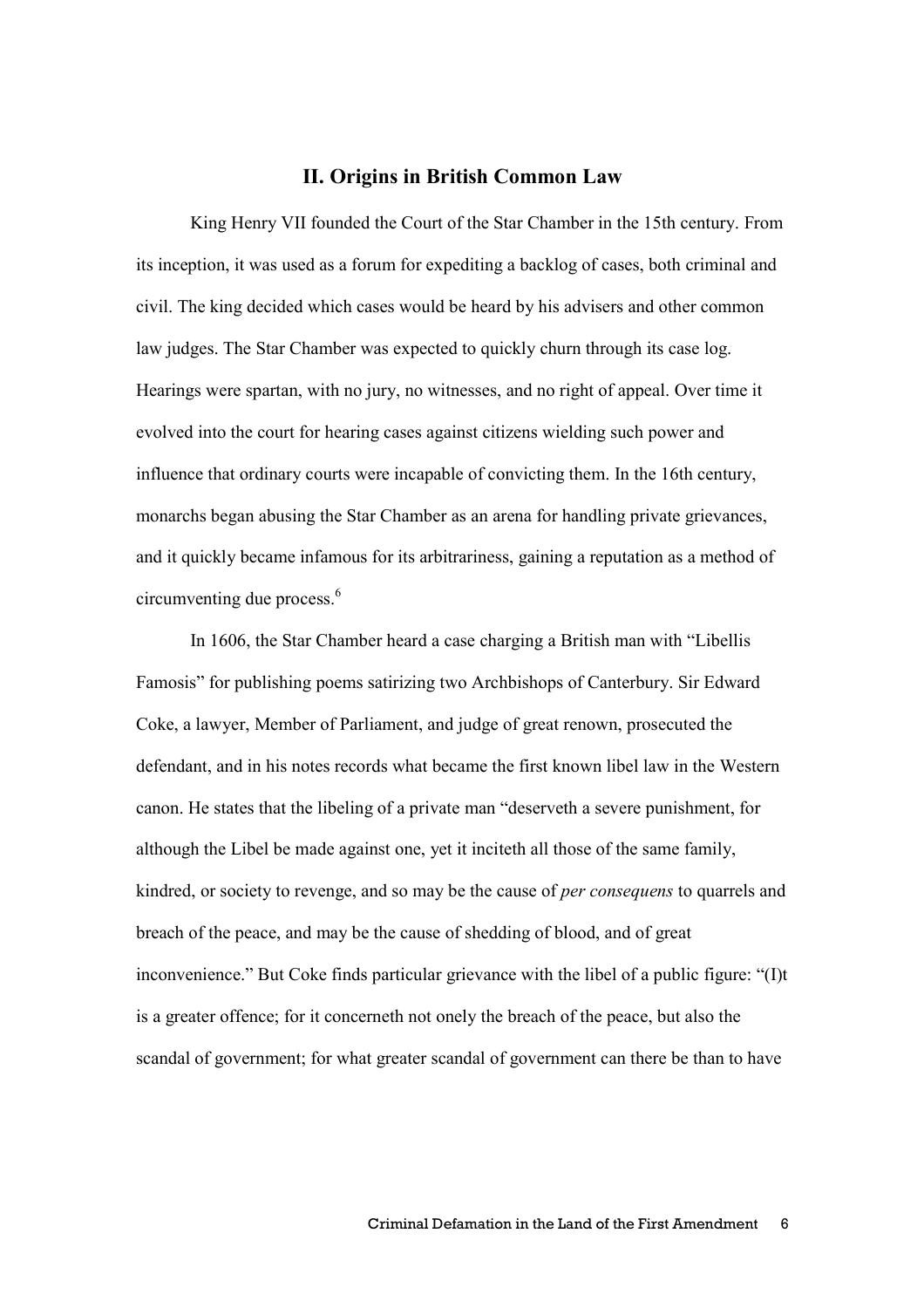corrupt or wicked Magistrates to be appointed and constituted by the King to govern his Subjects under him?"<sup>7</sup>

Thus a trajectory of criminal libel was set, with Coke noting the preferred position of the public official over the common man. Research has shown that since the law's inception, there has been frequent application of criminal libel as adaptable to serve and suit the purpose of the "best men" of the prevailing society, $\delta$  though not without negotiating the chasm between libel's British common law past and the U.S. insistence on free speech at all costs.

Coke's description of the law of libel later found its way into William Blackstone's *Commentaries on the Laws of England,* published in the 1760s in an attempt to consolidate the common law of Great Britain in one place. Blackstone borrowed heavily from Coke but put more emphasis on protecting the peace than on protecting public officials from criticism. He focused on the illegality of "malicious defamations of any person … made public by either printing, writing, signs, or pictures, in order to provoke him to wrath, or expose him to public hatred, contempt, and ridicule. The direct tendency of these libels is the breach of the public peace, by stirring up the objects of them to revenge, and perhaps to bloodshed."<sup>9</sup>

Blackstone's interpretation of English common law was influential in both Great Britain and its colonies and territories. But in what would later become the United States, a widely publicized case in a colonial court helped change the role of truth as a defense to both criminal charges and civil actions.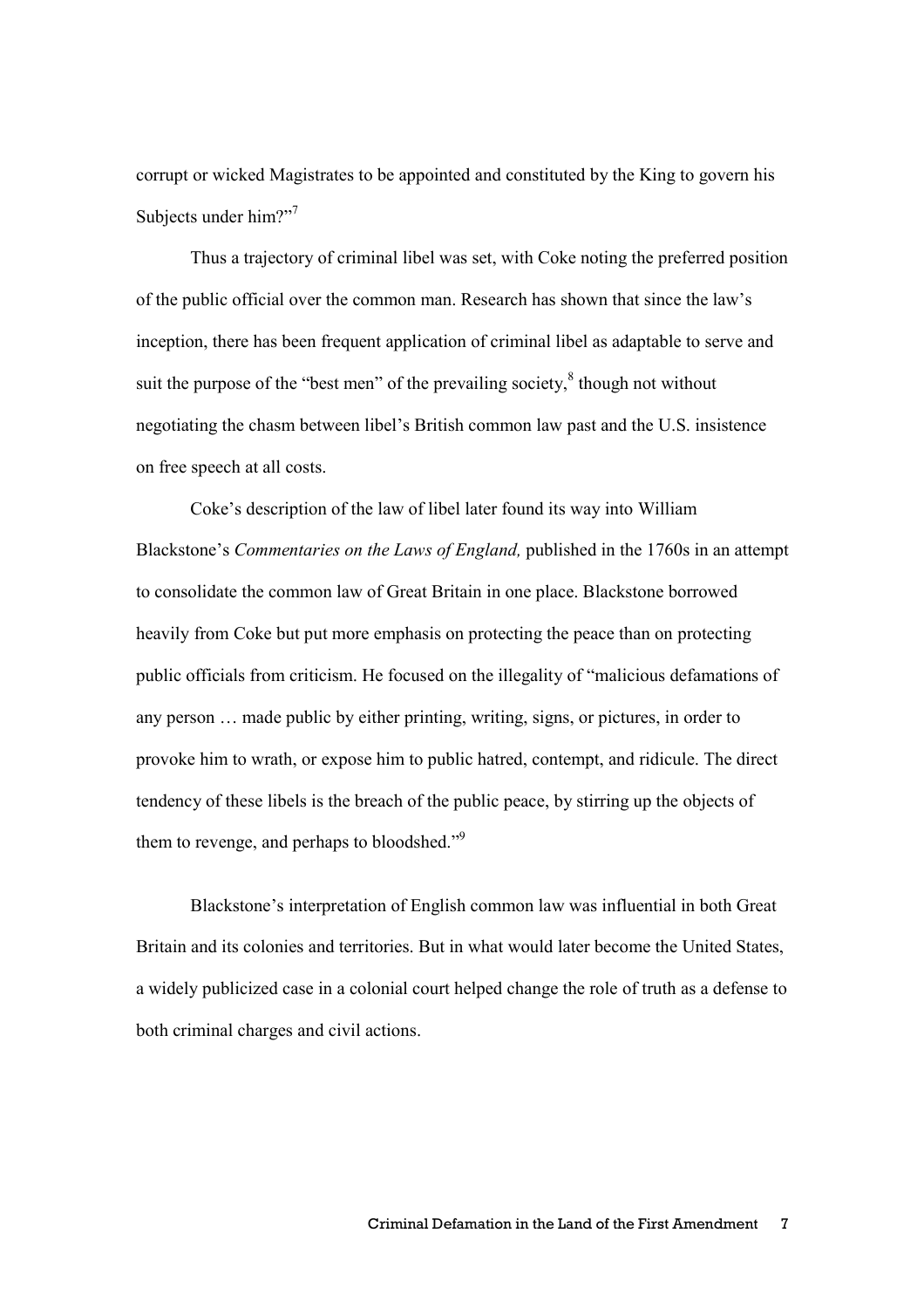#### **III. American Variations: The John Peter Zenger Trial and Its Aftermath**

 In 1733, newspaper publisher John Peter Zenger ran a string of articles critical of the New York Governor William Cosby, a recently-appointed British noble.<sup>10</sup> The governor took offense to the pseudonymously-published criticisms that Zenger's backers penned and charged Zenger with libel. During the trial, the prosecution attempted to demonstrate the harm of such public denigration by pleading the cause of public tranquility, announcing:

"(W)hen all order and government is endeavored to be trampled on, and reflections are cast upon persons of all degrees, must not these things end in sedition, if not timely prevented? If you, gentlemen, do not interpose, consider whether the ill consequences that may arise from any disturbances of the public peace may not in part lie at your door?"<sup>11</sup>

After Zenger's lawyers were disbarred for their insolence toward a judge sympathetic to the crown, illustrious American lawyer Andrew Hamilton took to defending him in the high-profile case. Hamilton acknowledged that Zenger had printed the insulting tracts, but argued that these publications were not a crime as they were facts. To not air such criticisms and allow such an unjust administration to continue unabated would have been more traitorous than libel, he said. The jury agreed, and after a brief deliberation Zenger was found not guilty on all charges and returned to publishing his newspaper.<sup>12</sup>

 While, ultimately, the case's fame is due to the general free press implications, the establishment of truth as a defense for a libel allegation was monumental. Though the case didn't result in any statutory changes, Hamilton's successful argument defending the right to criticize government was strongly influential and set a standard for free speech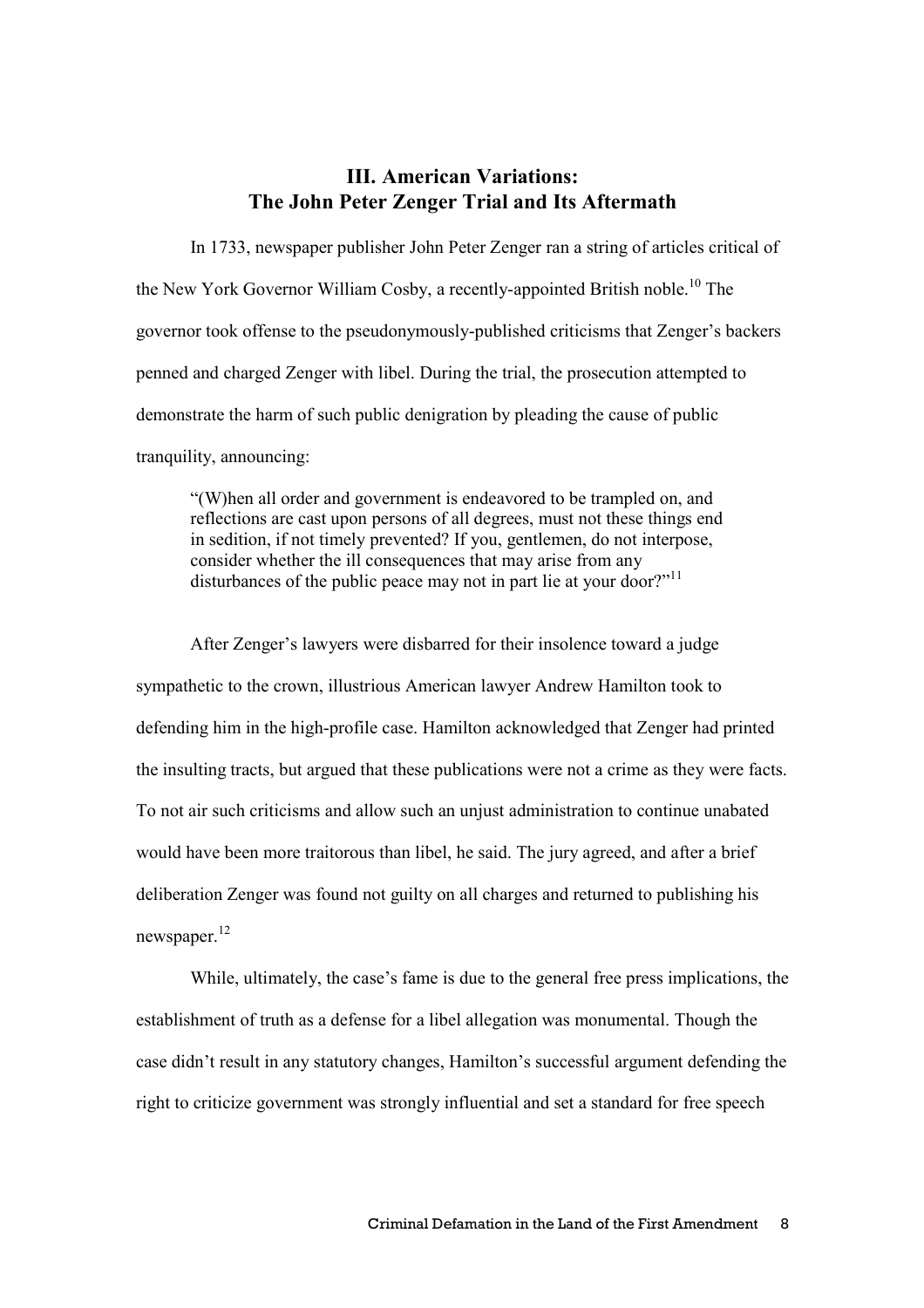ideals in the United States. Truth as a defense allowed for government critique and informed officials and the public alike that libel was going to be held to a different standard in the colonies, whereas in Britain, truth only intensified the wrong of libel as it could not be refuted. As Levy said about the outcome in the United States, "The law of seditious libel simply no longer had any meaning.<sup>"13</sup> This was a major turning point as seditious libel, an arm of criminal libel specifically used to quash critiques of men in positions of power, was seemingly publicly stripped of its efficacy when the jury found in Zenger's favor.

 The *Zenger* Case is also noteworthy because of the shift in Cosby's plea. He suggests the criticism of authority will result in civilian disorder, thus tying the protection of best men with public peace. In the past figures of power claimed that personal criticisms alone justified criminal libel, but Cosby's insistence on possible chaos showed a populist concern unique to the United States' fledgling principles.

 After the United States gained its independence and adopted a new Constitution, the first Congress approved a series of amendments that were ratified by the states in 1791. The ten amendments ratified, known collectively as the Bill of Rights, included the First Amendment, which stated that "Congress shall make no law … abridging the freedom of speech, or of the press. …"<sup>14</sup> But did "the freedom of speech" mean freedom as Blackstone defined it, or something different?

 The answer is not completely clear. The debates over the passage of the amendments in the First Congress, to the extent that they exist, indicate little debate over the decision to protect speech and press rights. More enlightening, perhaps, are state constitutions adopted in the late 18th and early 19th centuries. Many had specific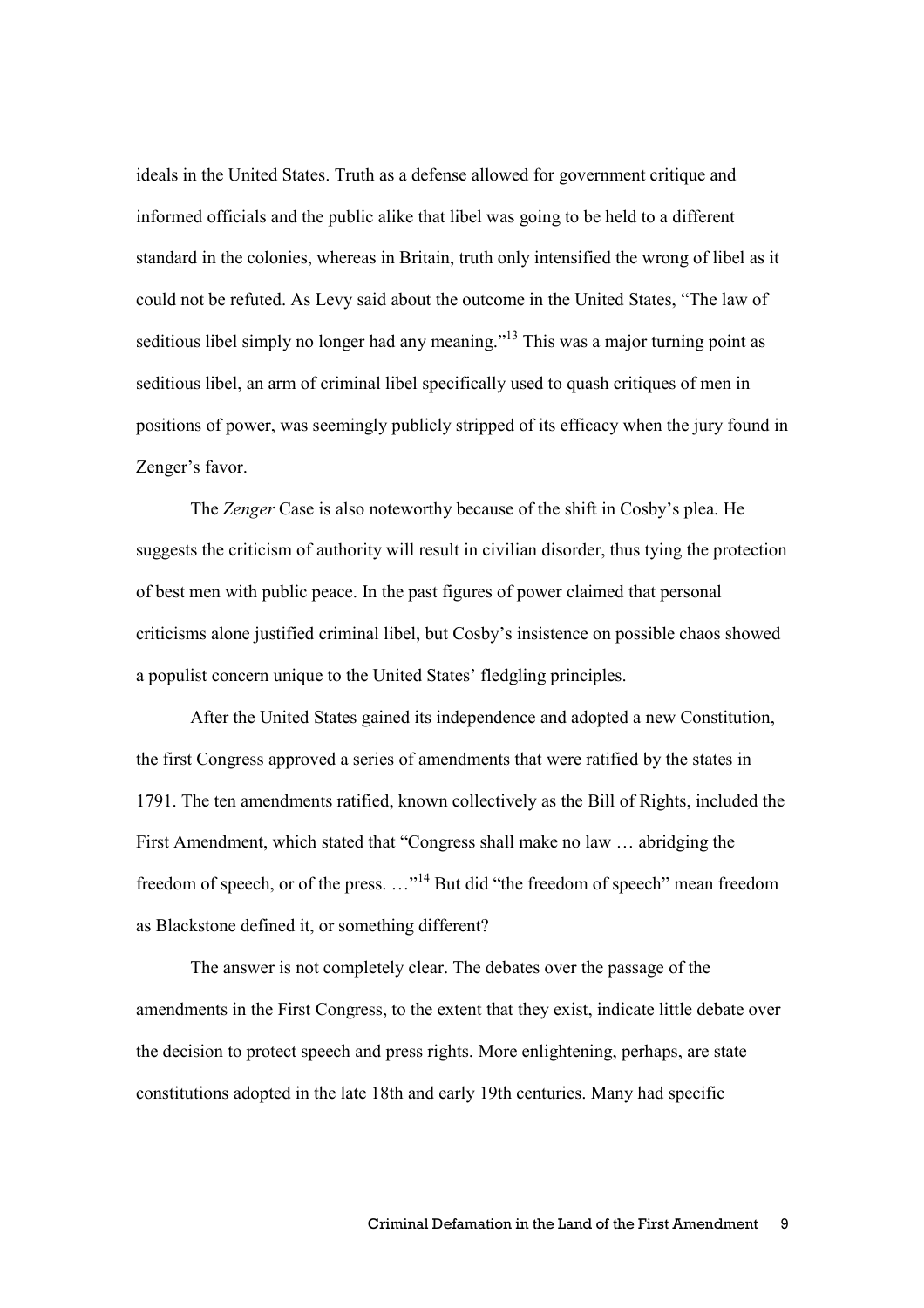provisions in regard to libel that included allowing truth as a defense and allowing juries to determine both the facts and law of a case, in contrast to the British procedure of allowing juries only to determine whether a defendant had published the offending statements.<sup>15</sup>

#### **The Sedition Act of 1798**

The Zenger trial might have unsettled the foundation for seditious libel, but the law would continue to be used by public officials when expedient to their causes. Only seven years after the First Amendment was ratified, President John Adams signed the Alien and Sedition Acts into effect. The Acts comprised four laws, two making it easier to deport non-citizens, one raising the bar for becoming a citizen, and one that outlawed disparaging the government.<sup>16</sup> The Acts were a response to a politically-tumultuous time and were extremely controversial.

A young United States had recently witnessed the effects of a populist uprising via the French Revolution and at home a rancorous divide was growing between the Democratic-Republicans and the Federalists. President Adams and other Federalists were intent on eliminating government criticism. The Sedition Act barred "scandalous and malicious writing or writings against the government of the United States … with intent to defame the said government … or to bring them into contempt or disrepute; or to excite against them, or either or any of them, the hatred of the good people of the United States."<sup>17</sup> However, the Sedition Act also allowed defendants to plead truth as a defense and empowered juries to "determine the law and the fact," in a break from British tradition and in line with the state constitutions. $18$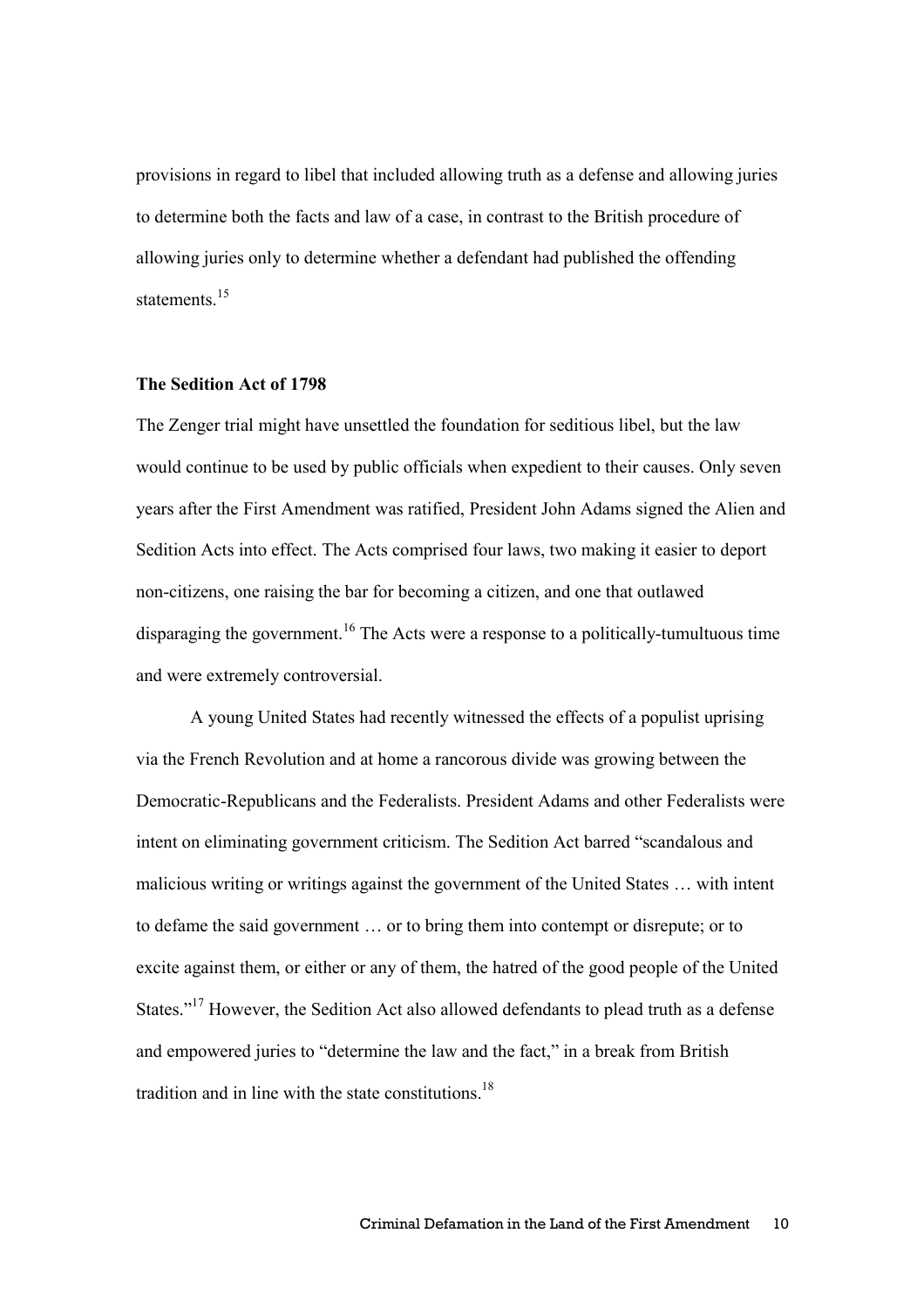The leading Democratic-Republicans Thomas Jefferson and James Madison quickly reacted to the Alien and Sedition Acts by penning strongly-worded attacks that they persuaded the legislatures of Kentucky and Virginia to pass as resolutions. In the Kentucky and Virginia Resolutions they called for the Sedition Act's abolition, with Jefferson citing First Amendment protections and demanding recognition of "the freedom of religion, of speech, and of the press, insomuch that whatever violated either throws down the sanctuary which covers the others, and that libels, falsehood, and defamation, equally with heresy and false religion, are withheld from the cognizance of federal tribunals."<sup>19</sup> Scholars today find Jefferson's furor and dissension – he was the sitting vice president – to be outlandish and likely treasonous. The Resolutions and their anti-Federalist brethren are seen as a seminally fractious moment in the country.<sup>20</sup>

 Around this time Jefferson expressed his desire to do away with criminal libel law in favor of civil litigation. In a letter to Attorney General Levi Lincoln, he wrote, "While a full range is proper for actions by individuals, either private or public, for slanders affecting them, I would wish much to see the experiment tried of getting along without public prosecutions for libels."<sup>21</sup>

 The 1800 election of Jefferson as president and an influx of Democratic-Republicans in Congress signaled the end of the Sedition Act of 1798. The law expired in 1801 with Jefferson pardoning anyone punished under the act and the House returning any fines collected. The Alien and Sedition Acts have been regarded as one of the great failures of U.S. policy. In a 1969 opinion, Supreme Court Justice William Douglas called it "one of our sorriest chapters; and I had thought we had done with them forever. ...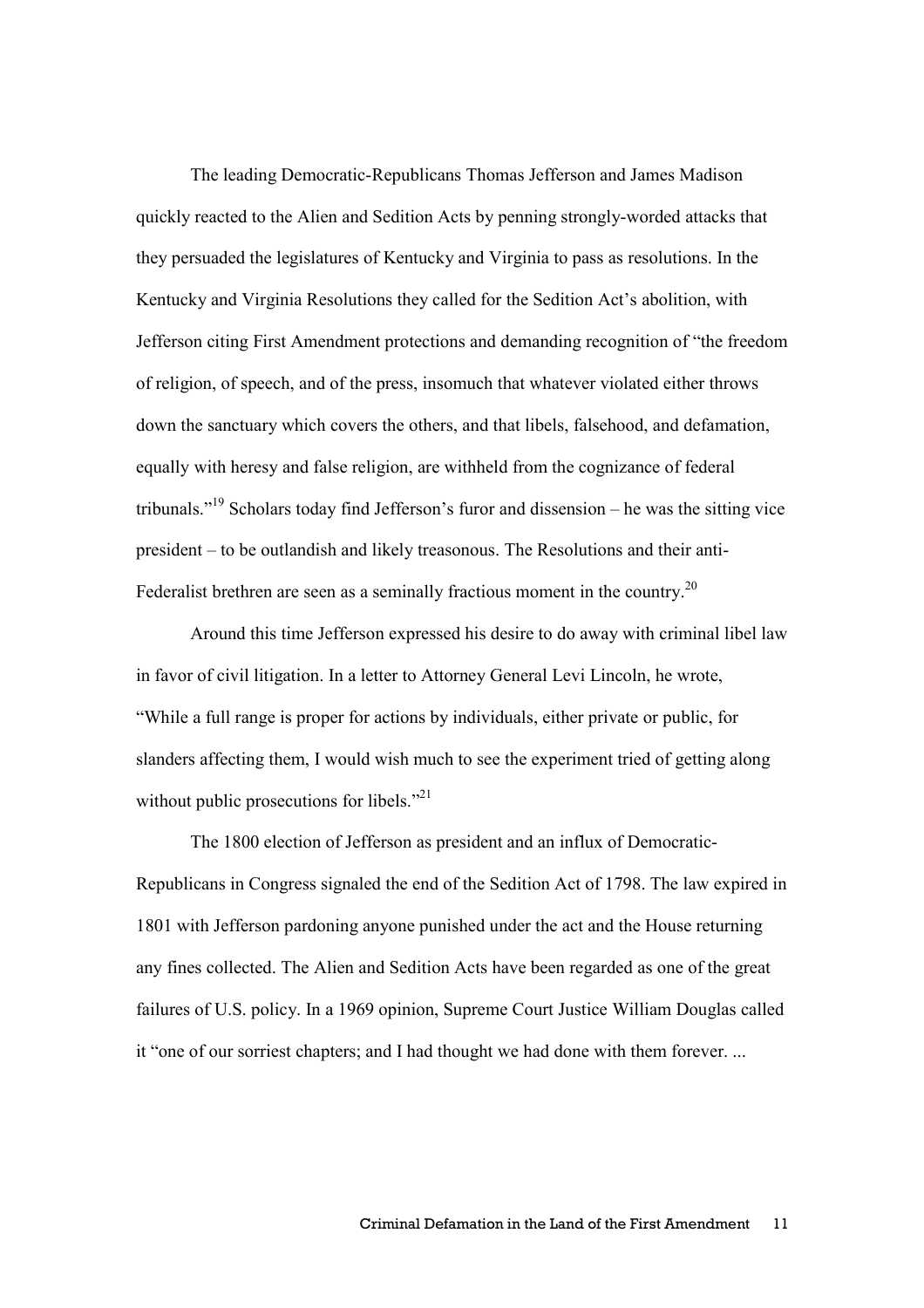Suppression of speech as an effective police measure is an old, old device, outlawed by our Constitution."<sup>22</sup>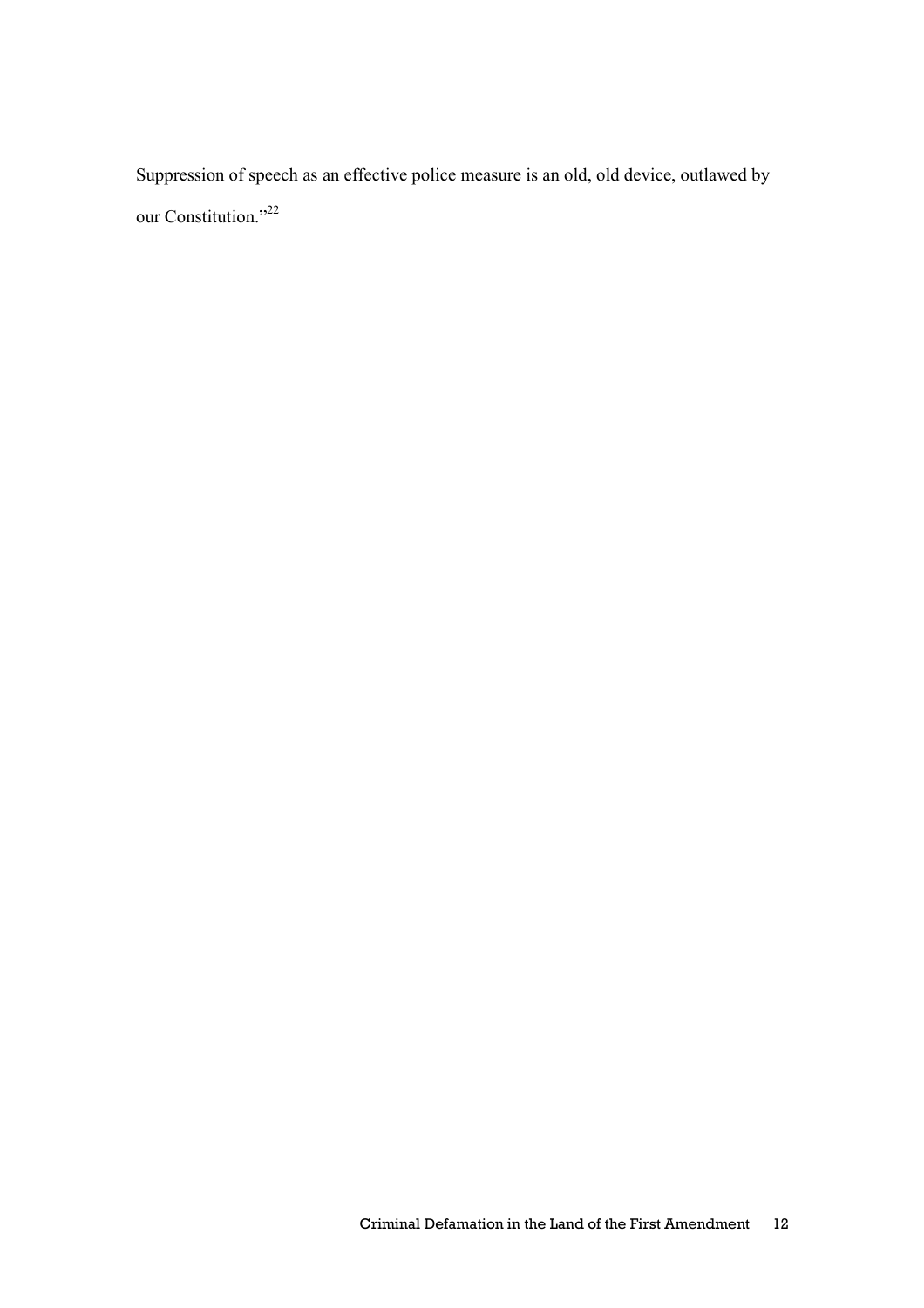#### **IV. The Long Road to Seditious Libel's Demise**

 The debate over the Sedition Act of 1798 did not settle the debate over what the First Amendment meant and whether seditious libel remained a potential weapon for officials seeking to silence critics. The Supreme Court would not explicitly rule until 1925 that the First Amendment barred state governments as well as the federal government from infringing free expression rights.<sup>23</sup> One history of 19th century press law has noted that editors who faced state court criminal or civil libel actions or contempt citations for commenting on pending cases, known as "contempt by publication," did not invoke the First Amendment as a defense. Instead, they argued that professional obligations to act as a "watchdog" over government justified their publications.<sup>24</sup>

Another obstacle for advocates of free expression was the "bad tendency" test. When the courts did take up issues related to free expression in the period between the Sedition Act's expiration in 1801 and World War I, the courts most commonly judged whether government suppression was appropriate by asking whether the speech in question had a tendency to lead to some potential evil that authorities had a right to prevent by suppressing the speech. According to historian David Rabban, "(F)ew prewar (World War I) cases analyzed free speech issues in any depth. The public commentary on … free speech fights was generally more thoughtful than most judicial opinions of that period. In fact, the bad tendency was the predominant judicial approach in scores of prewar cases affecting speech."<sup>25</sup>

 A classic example of the use of the bad tendency test, as well as an example of judicial approval of contempt by publication actions, was Supreme Court Justice Oliver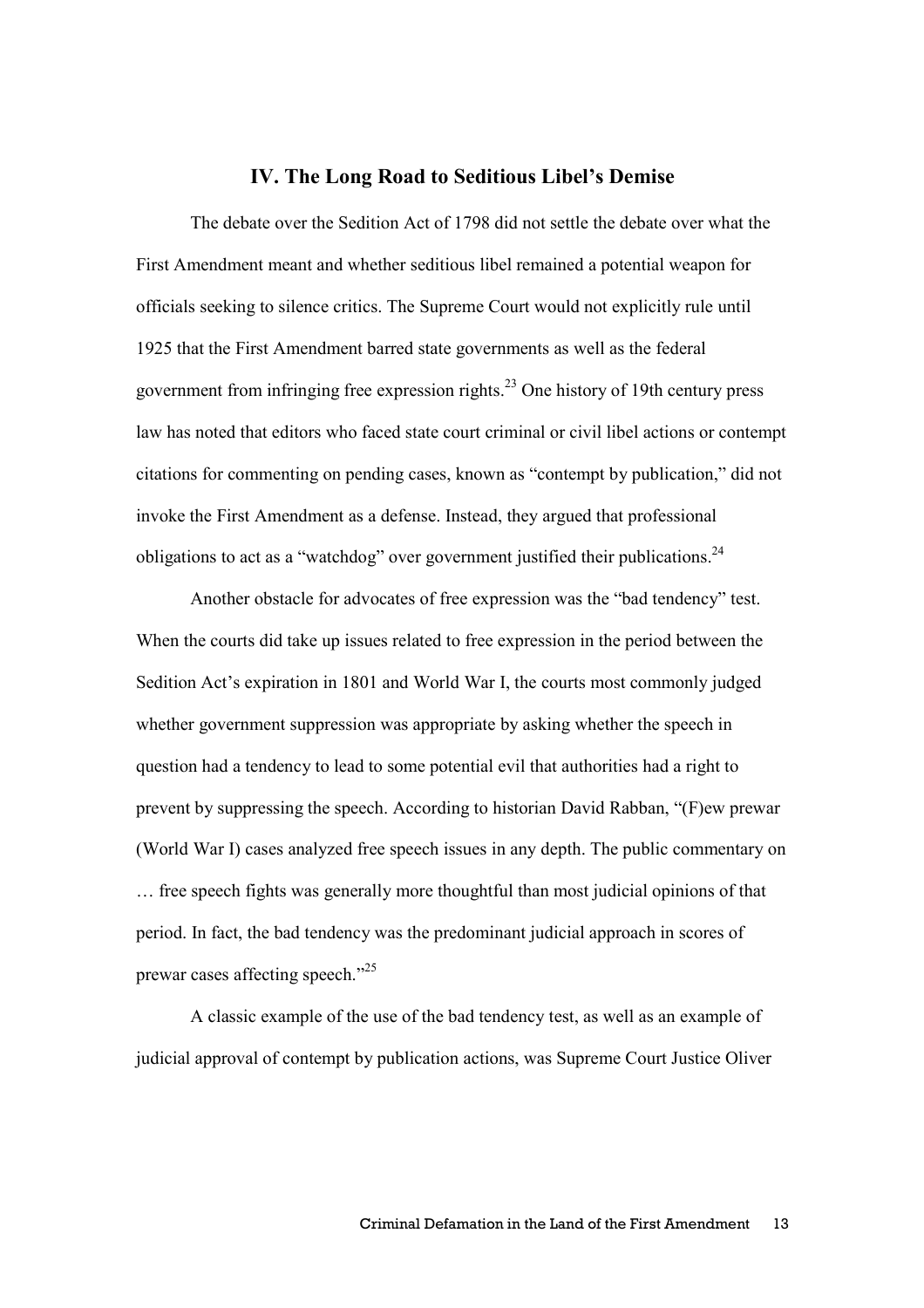Wendell Holmes's majority opinion in *Patterson v. Colorado*, <sup>26</sup> one of the rare free expression cases to make it to the Supreme Court prior to World War I.

Thomas Patterson was a U.S. senator and a newspaper publisher who printed a number of cartoons and opinion pieces critical of the Colorado Supreme Court. He was charged with contempt of court because the state attorney general believed the editorials were an attempt to influence pending state supreme court cases.

Justice Holmes's opinion for the Court in *Patterson* was noteworthy for rejecting Patterson's claim of truth as a defense and for upholding the bad tendency test. Justice Holmes compared contempt by publication to libel and determined that the objective of libel jurisprudence is not to protect public officials, but to maintain public order. He stated:

The main purpose of such constitutional provisions [protecting free speech] is 'to prevent all such previous restraints upon publications as had been practiced by other governments,' and they do not prevent the subsequent punishment of such as may be deemed contrary to the public welfare. The preliminary freedom extends as well to the false as to the true; the subsequent punishment may extend as well to the true as to the false. This was the law of criminal libel apart from statute in most cases, if not in all. $27$ 

 Justice Holmes explained that the truth did not offset the motives of the defendant, and in this case it was decided that Sen. Patterson's intent was to influence an on-going trial. Justice Holmes found Sen. Patterson's intentions "tend to obstruct the administration of justice" and "tending toward interference."<sup>28</sup> This endorsement of the bad tendency test would carry over into other government attempts to suppress unpopular speech.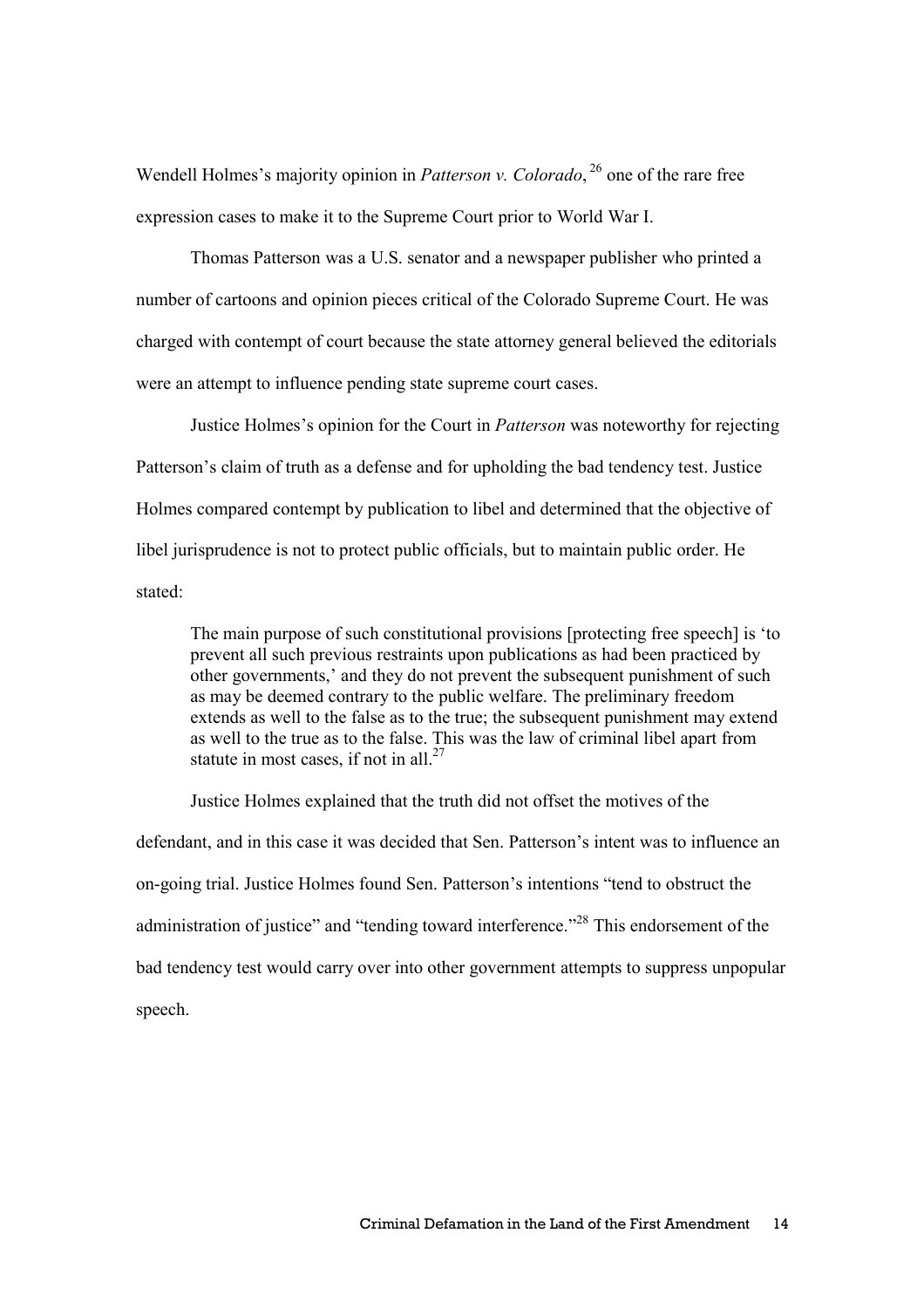#### **Sedition Rises Again**

The eloquent Justice Holmes would continue to play a pivotal role in the development of U.S. free speech law, so much so that his writing on the subject has been considered foundational and is frequently cited today.<sup>29</sup> Somewhat surprisingly, given his opinion in *Patterson* that was a prime example of First Amendment "bad tendency" orthodoxy at the time, Justice Holmes would become a symbol of expanding protection for free speech when the word "sedition" found its way into American law again.

Shortly after the United States' entry into World War I, President Woodrow Wilson signed into law the Espionage Act of 1917 as a method for quelling disloyalty during U.S. wartime activities. The Act outlawed support of rival countries, campaigning against the military and its recruiting, and activities interfering with wartime efforts. It would inhibit debate on public policy, limiting citizens' expressions and right to criticize the war; however, the wide-ranging law did not obstruct press rights. A contentious debate in Congress removed a press censorship provision from the act by a single vote. The fear among members of Congress was that this would constitute prior restraint, and protection from prior restraint was the contemporary ideal for free speech. Though there were similar concerns with the restrictions on the public's right to expression, the urgency of the wartime efforts trumped concerns about the temporary infringement of free speech rights.

 In 1918, Congress passed an amendment to the Espionage Act that would come to be called the Sedition Act of 1918. President Wilson enacted the amendment in an effort to strengthen the original language, explicitly prohibiting criticisms of wartime decisions or anything that could be deemed an impediment to the U.S. war effort and strengthening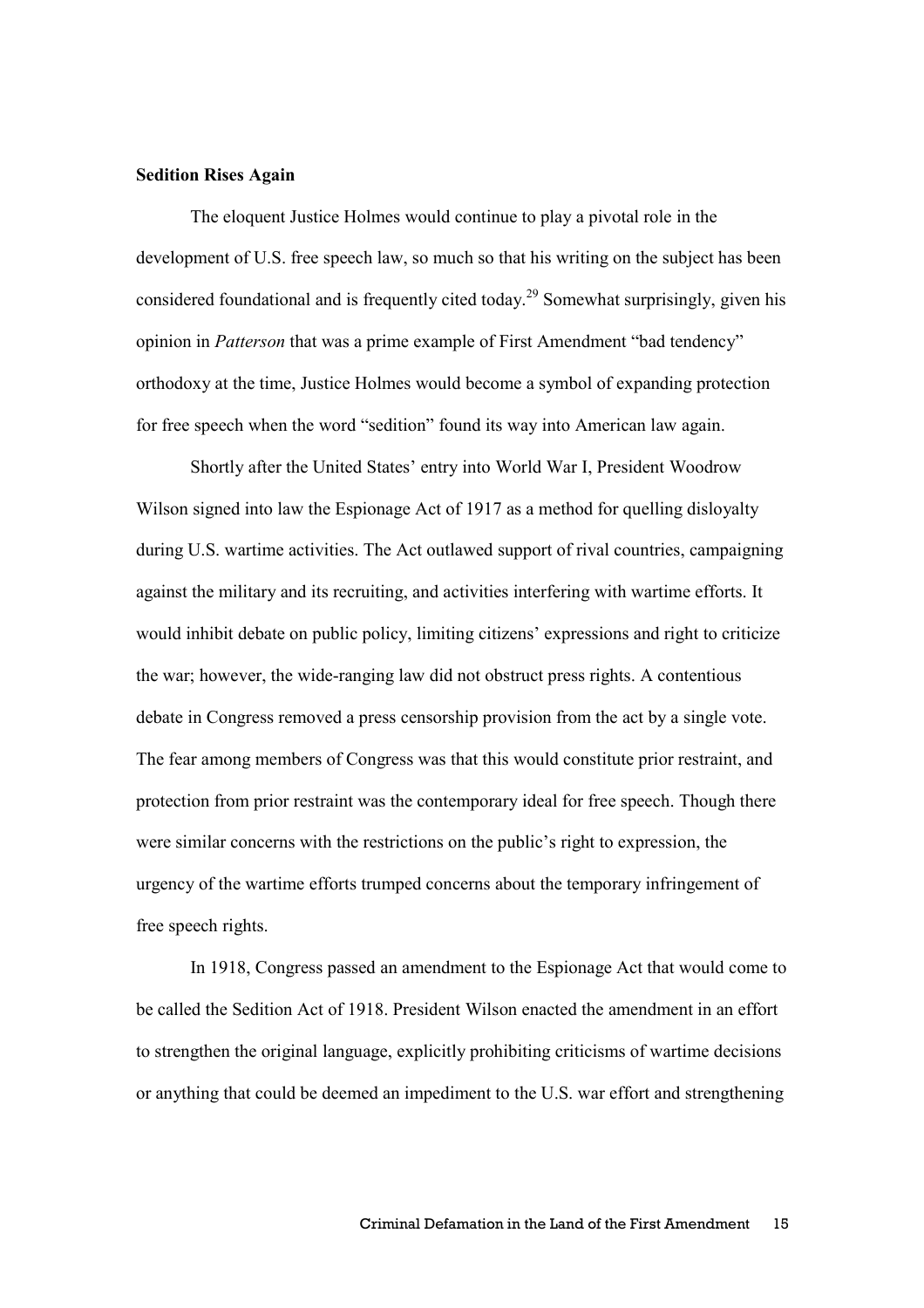punishment for infractions. Section 3 states, "Whoever, when the United States is at war…shall willfully utter, print, write, or publish any disloyal, profane, scurrilous, or abusive language about the form of government of the United States, or the Constitution of the United States, or the military or naval forces of the United States … shall be punished $^{30}$ 

 The Espionage Act of 1917, with the inclusion of the Sedition Act, was responsible for more than 1,500 cases prosecuted and more than 1,000 people convicted.<sup>31</sup> In 1919, the Supreme Court would hear a trio of these cases, *Schenck v. United States*, *Abrams v. United States*, and *Debs v. United States*, which would prove to be landmark decisions in free expression.

 In *Schenck*, Secretary of the Socialist Party of America Charles Schenck was accused of mailing literature with anti-draft messages such as, "Do not submit to intimidation," "Assert your rights," and "If you do not assert and support your rights, you are helping to deny or disparage rights which it is the solemn duty of all citizens and residents of the United States to retain."<sup>32</sup> The Supreme Court unanimously upheld Schenck's Espionage Act conviction, with Justice Holmes writing the opinion. In what would prove to be a pivotal passage, Justice Holmes wrote:

The question in every case is whether the words used are used in such circumstances and are of such a nature as to create a clear and present danger that they will bring about the substantive evils that the United States Congress has a right to prevent. It is a question of proximity and degree. When a nation is at war, many things that might be said in time of peace are such a hindrance to its effort that their utterance will not be endured so long as men fight, and that no Court could regard them as protected by any constitutional right.<sup>33</sup>

The phrase "clear and present danger" in the Court's opinion would later take on added significance, but for now it did not provide any greater protection to unpopular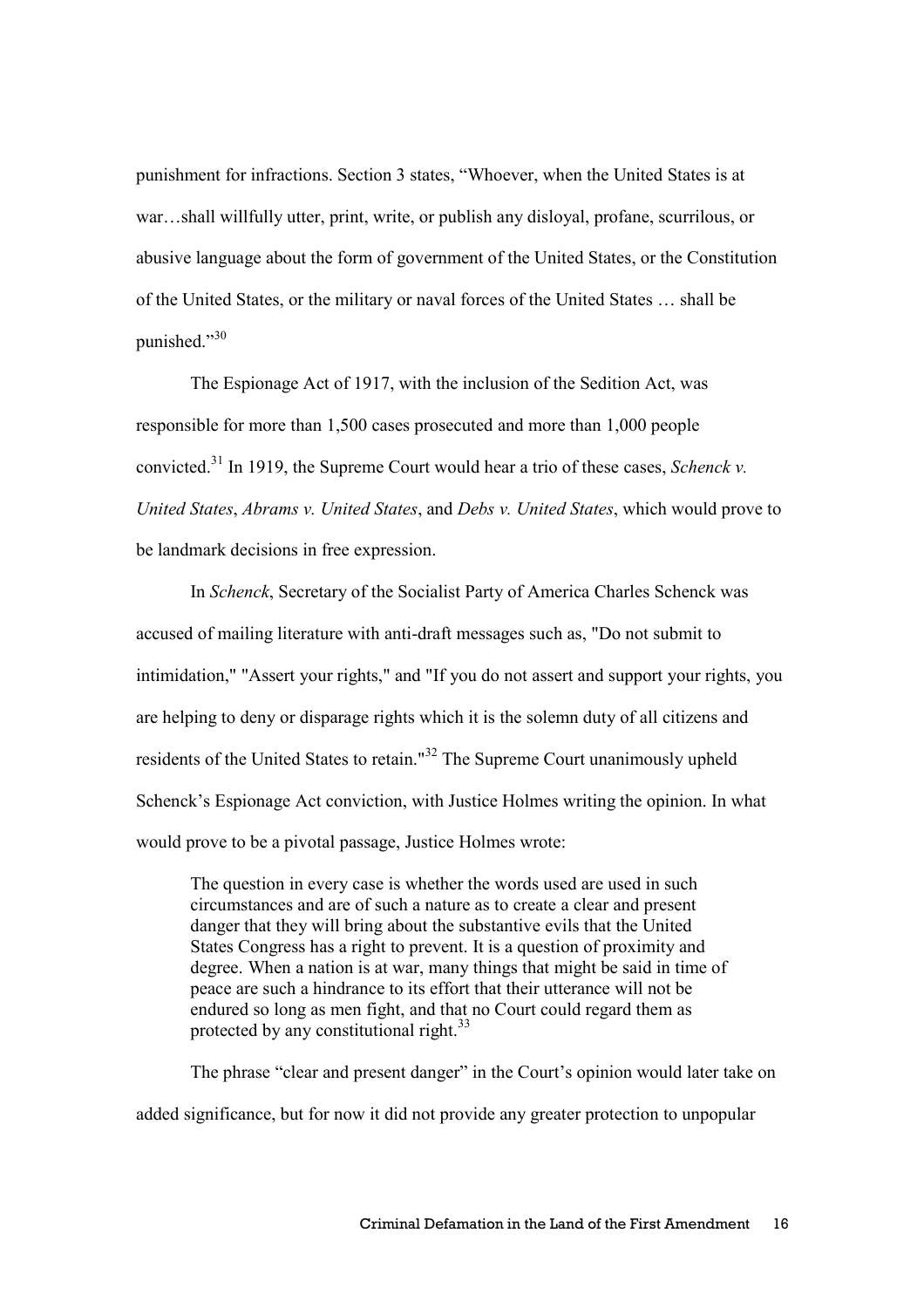speakers than the bad tendency test. This became clear one week later when the Court unanimously upheld the conviction of Eugene V. Debs, leader of the Socialist Party of America, for sedition because he opposed World War I and the military draft in his public speeches.<sup>34</sup>

 In the summer break between terms of the Supreme Court in 1919, Justice Holmes read a law review article by Zechariah Chafee Jr. Chafee argued that the "clear and present danger" test, rather than being an extension of the bad tendency test, had the potential to be more speech-protective than the Court's earlier jurisprudence.<sup>35</sup> Historians have noted that Justice Holmes met with Chafee that summer and also with other friends who tried to persuade him that the Supreme Court should take a more active stance in protecting freedom of expression and other civil liberties.<sup>36</sup>

 Apparently it worked. In *Abrams*, the defendants, a group of Russian émigrés, had been throwing leaflets containing pro-Soviet messages from New York City towers.<sup>37</sup> The fliers pleaded with citizens to disregard U.S. government war propaganda and to allow the Russian Revolution to continue its course. The Court would come to a 7-2 decision against the pamphleteers, with Justices Holmes and Louis Brandeis dissenting.

 The opinion from Justice John Hessin Clark reverted to bad tendency, declaring, "the language of these circulars was obviously intended to provoke and to encourage resistance to the United States in the war ... and, the defendants, in terms, plainly urged and advocated a resort to a general strike of workers in ammunition factories for the purpose of curtailing the production of ordnance and munitions necessary and essential to the prosecution of the war."<sup>38</sup>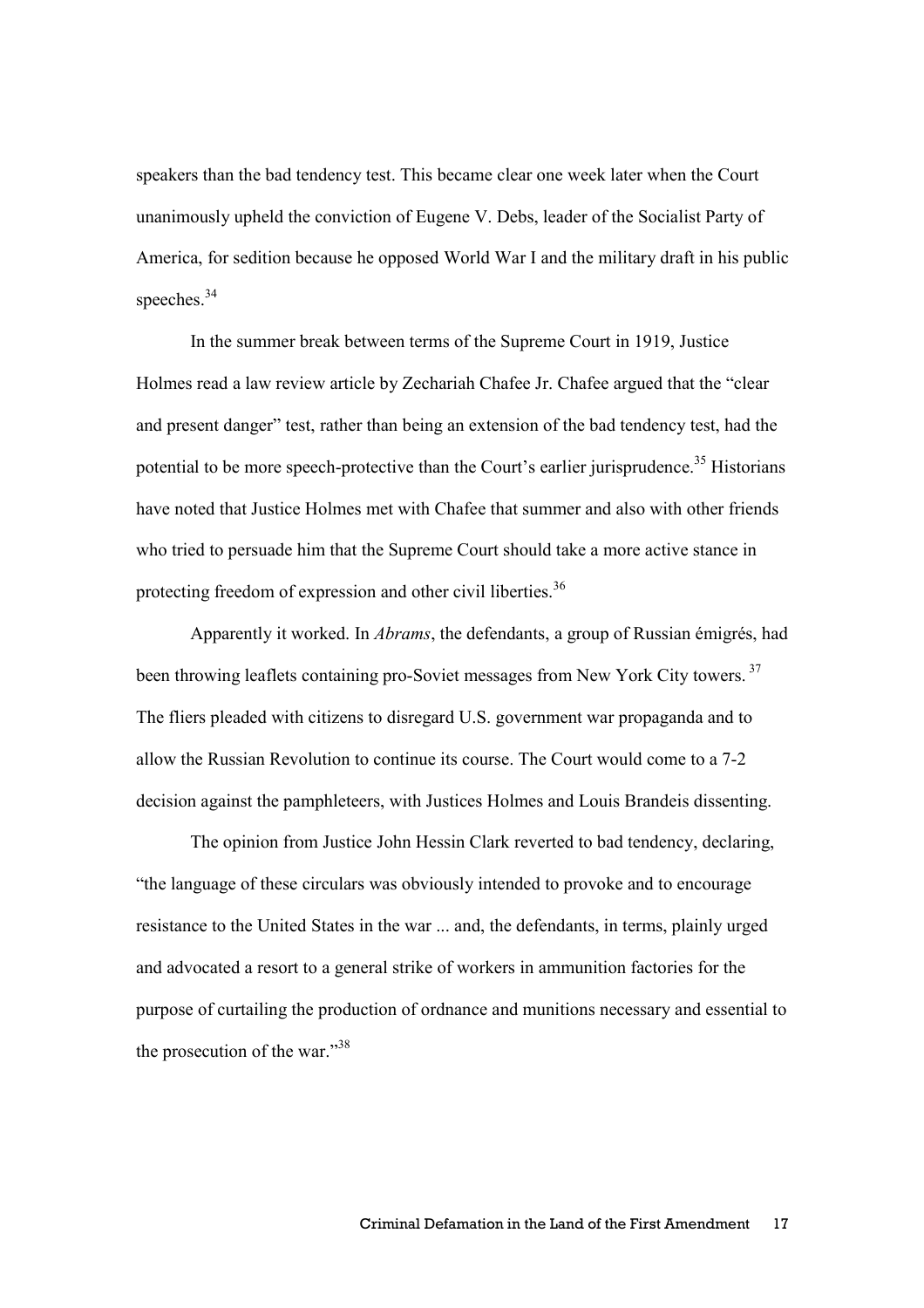In the dissent, Justice Holmes showed a newfound appreciation for critique of government and the free exchange of ideas, stating:

Persecution for the expression of opinions seems to me perfectly logical. If you have no doubt of your premises or your power and want a certain result with all your heart you naturally express your wishes in law and sweep away all opposition. ... But when men have realized that time has upset many fighting faiths, they may come to believe even more than they believe the very foundations of their own conduct that the ultimate good desired is better reached by free trade in ideas.<sup>39</sup>

Justices Holmes and Brandeis would continue to write powerful opinions in defense of free expression and challenging the government's right to suppress it, but they were usually in the minority. For his part, Justice Brandeis is perhaps best remembered for his concurrence in 1927's *Whitney v. California.*<sup>40</sup> Justice Brandeis expressed faith in the power of reason and said the Framers of the Constitution shared that faith. The Framers knew that repression bred hatred and instability and that the remedy for "falsehood and fallacies" was "more speech, not enforced silence."<sup>41</sup>

Despite their strong and eloquent words, Justice Holmes and Brandeis did not directly change the course of First Amendment law during their years on the bench. When change came, it was signaled by a footnote in a case involving the regulation of milk products.

Historians have suggested that one reason for the Supreme Court's indifference to free expression cases in late 1800s and early 1900s was that the majority of justices believed that the Court's primary purpose was to protect economic and property rights. As Mark Graber has put it, the Court believed that if citizens were secure in their economic rights, they would then have the resources and leisure time necessary to engage in politics and participate in the marketplace of ideas.<sup>42</sup> One manifestation of this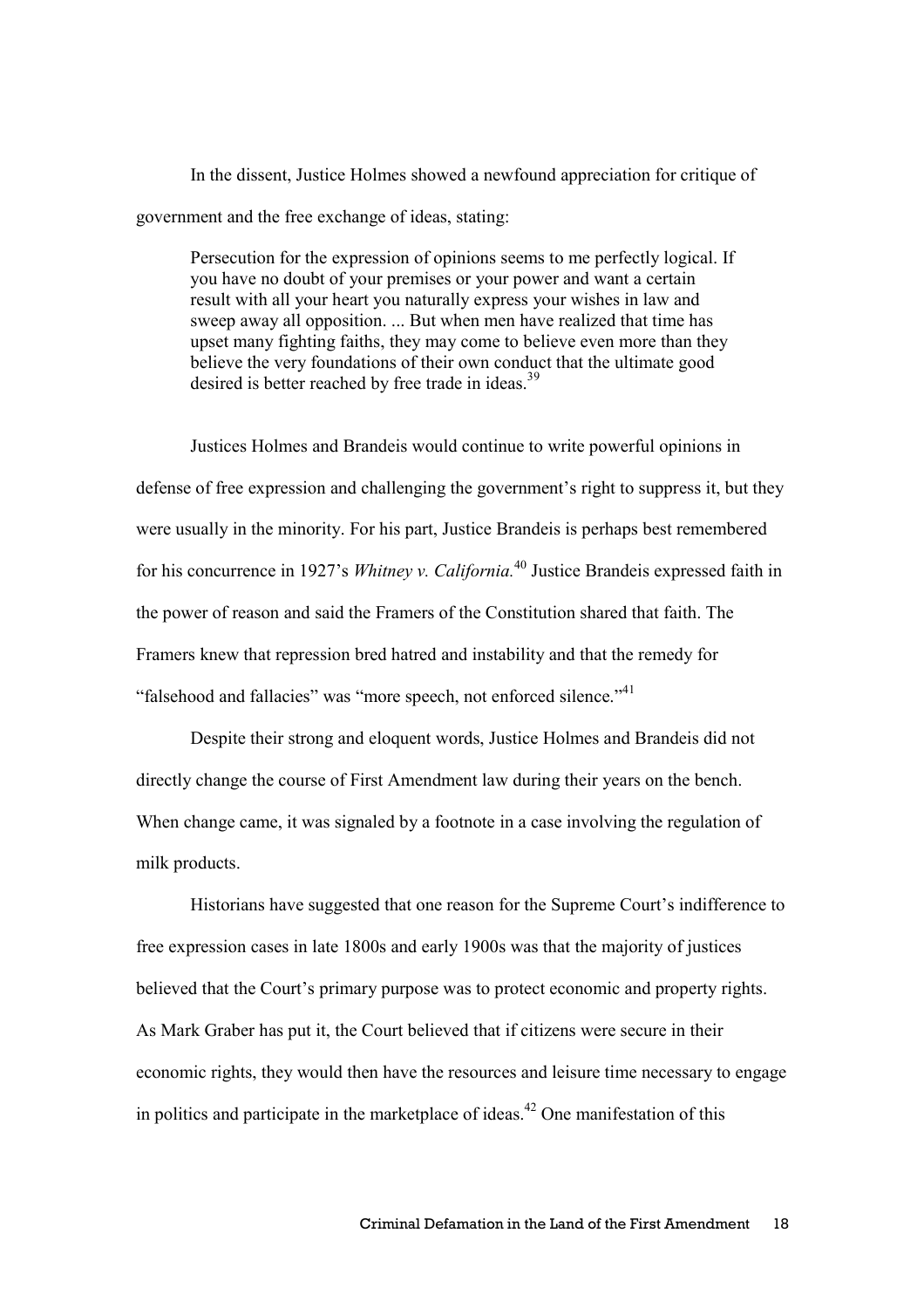philosophy was the Court's tendency to strike down federal and state laws aimed at regulating the economic marketplace on the theory that workers and employers should be free to trade labor for capital as they saw fit. In addition, conservative attitudes in favor of free markets and against "radical" speech hardened after the violent Carnegie Steel Works strike in Pennsylvania in 1892.<sup>43</sup>

The 1929 stock market crash and the subsequent Great Depression no doubt shook the faith of some justices in unregulated free markets. A more immediate threat came after President Franklin Roosevelt's re-election in 1936 and the strengthening of his Democratic Party's majority in Congress. President Roosevelt, tired of the Court repeatedly finding New Deal economic legislation unconstitutional, proposed that Congress pass a law increasing the size of the Supreme Court from nine to fifteen justices, essentially allowing him to appoint his own majority.<sup>44</sup> Whether out of a sincere change in philosophy or an attempt to protect its institutional integrity, the Court began to take a less strident tone toward legislation designed to aid the country's economic recovery. 45

The Court had no intention of making itself irrelevant, and in 1938 it quietly announced a change in emphasis. In *United States v. Carolene Products Co.,*<sup>46</sup> the majority upheld a federal law regulating the content of milk products. The Court also announced that henceforth, it would uphold legislation affecting economic transactions unless it was shown that there was no "rational basis" for the legislation.<sup>47</sup> In a footnote, Justice Harlan Fiske Stone's opinion for the Court suggested that it might be necessary for the Court to apply more exacting scrutiny to laws that restrained citizens' ability to participate in the political process.<sup>48</sup> Such restraints, Justice Stone wrote, included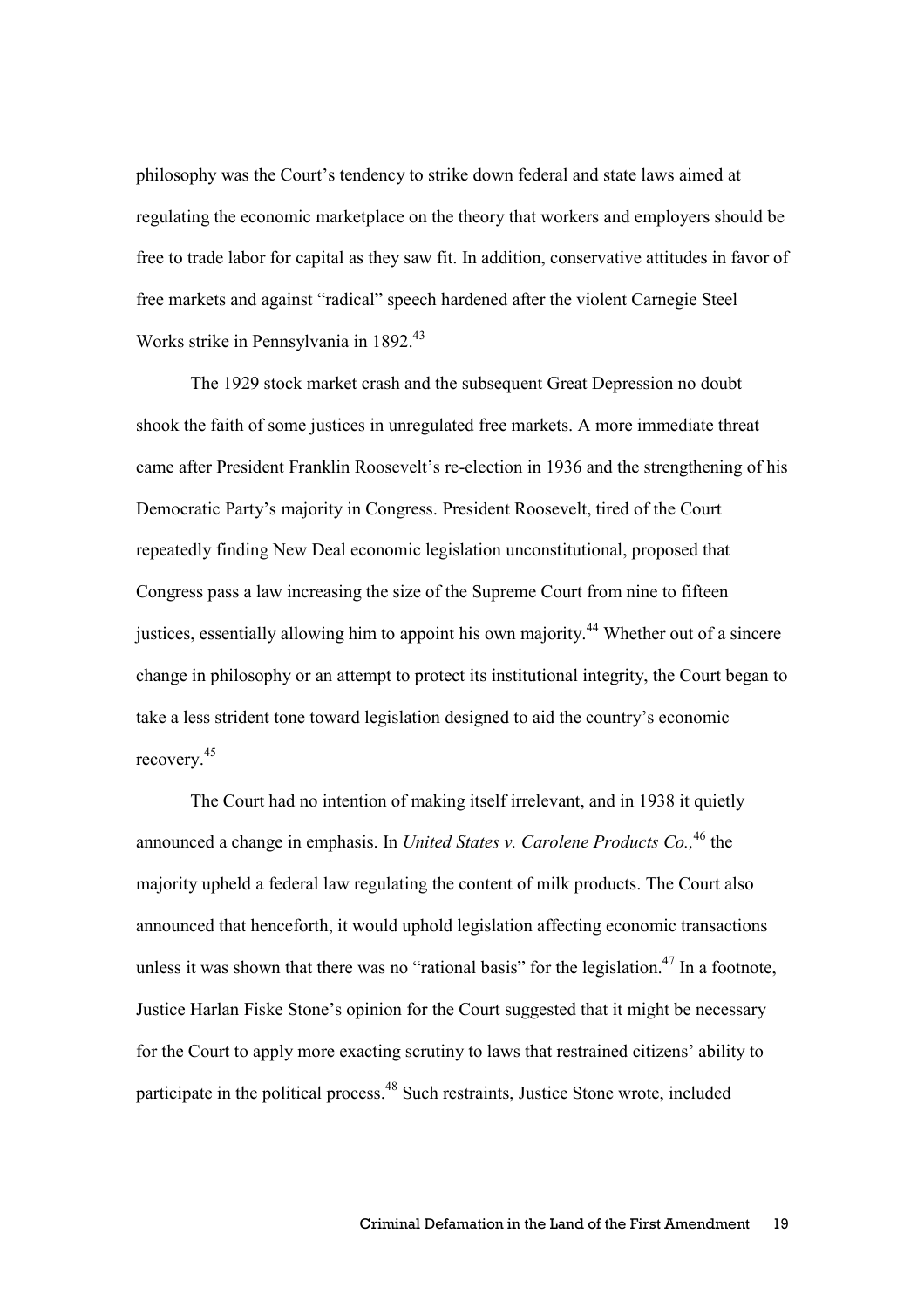restraints on the "dissemination of information" and were suspect because they interfered with citizens' ability to seek the defeat or repeal of unpopular or unwise legislation.<sup>49</sup>

It would be simplistic and inaccurate to suggest that a footnote in a case about milk magically transformed First Amendment jurisprudence on the Supreme Court. A few years later, the Court unanimously upheld a New Hampshire man's conviction under a state law making it a crime to engage in speech that was likely to spur others to violence.<sup>50</sup> The Court noted that "fighting words" were, along with libel, obscenity, and false advertising, among the categories of speech that were not protected by the First Amendment.<sup>51</sup> And it would take until 1957 for the Court to find that the government could not imprison people merely for advocating Communism without proof that the advocacy was more than just talk.<sup>52</sup>

But there were also signs in the decade after the *Carolene Products* footnote that the bad tendency test was outliving its usefulness. In a series of cases in the 1940s, the Court effectively did away with contempt by publication.<sup>53</sup> As the Court noted in one of the cases, even distorted and inaccurate statements should not be enough to interfere with the administration of justice unless the attacks were aimed at a "judge of less than ordinary fortitude without friends or support."<sup>54</sup>

The heightened interest in civil liberties, including free expression, during this period also likely contributed to a flowering of scholarly attention to freedom of speech, most notably in the work of Alexander Meiklejohn. In his 1948 book *Free Speech and its Relation to Self-Government*, he called for absolute free speech, a necessity corollary to and on par in import with voting itself. He stated:

What is essential is not that everyone shall speak, but that everything worth saying shall be said. To this end, for example, it may be arranged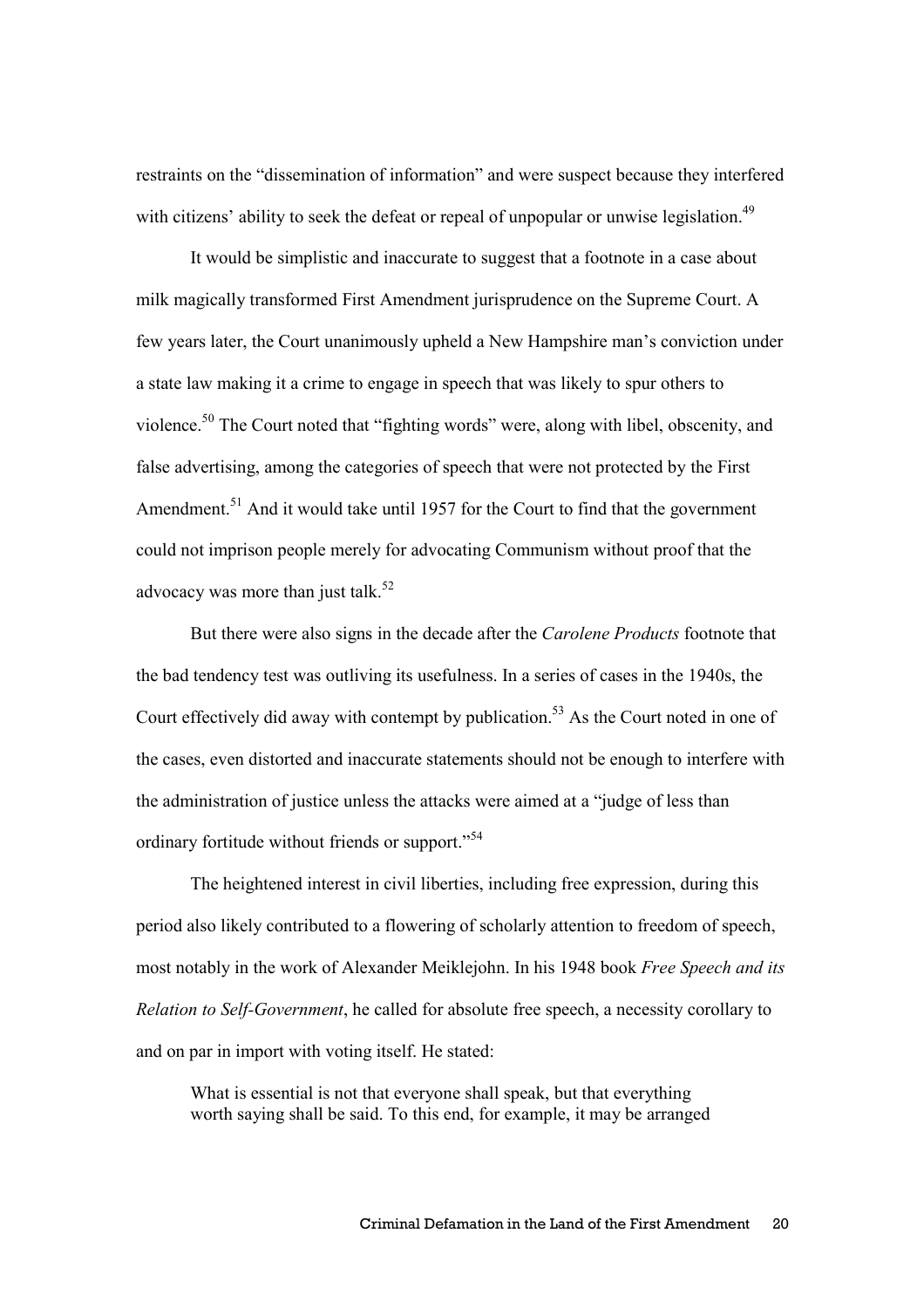that each of the known conflicting points of view shall have, and shall be limited to, an assigned share of the time available. But however it be arranged, the vital point, as stated negatively, is that no suggestion of policy shall be denied a hearing because it is on one side of the issue rather than another. And this means that though citizens may, on other grounds, be barred from speaking, they may not be barred because their views are thought to be false or dangerous. No plan of action shall be outlawed because someone in control thinks it unwise, unfair, un-American. No speaker may be declared 'out of order' because we disagree with what he intends to say. And the reason for this equality of status in the field of ideas lies deep in the very foundations of the self-governing process. When men govern themselves, it is they—and no one else—who must pass judgment upon unwisdom and unfairness and danger. And that means unwise ideas must have a hearing as well as wise ones, unfair as well as fair, dangerous as well as safe, un-American as well as American.<sup>55</sup>

Meiklejohn's thoughts on free speech would be particularly influential in the Supreme Court's most important First Amendment case of the 20th Century, which would forever alter criminal as well as civil libel.

#### *Sullivan, Garrison***, and Actual Malice**

 While it would be tempting to draw a straight upward-sloping line from Justice Holmes's *Abrams* dissent through the contempt cases to *New York Times v. Sullivan* to denote a smooth expansion of the right to free expression, such a line would not be accurate. There would continue to be ambiguity on the path to *Sullivan*, perhaps nowhere more obvious in regard to criminal libel than the 1952 decision in *Beauharnais v. Illinois*. 56

In *Beauharnais*, the defendant was campaigning against racial integration in Chicago using overtly racist messages, arguing that "rapes, robberies, knives, guns and marijuana" would be the result of the city's desegregation measures.<sup>57</sup> Beauharnais was convicted of criminal libel for publishing pamphlets attacking "citizens of any race, color, creed, or religion"<sup>58</sup> as such publications would lead to a breach of peace. The Supreme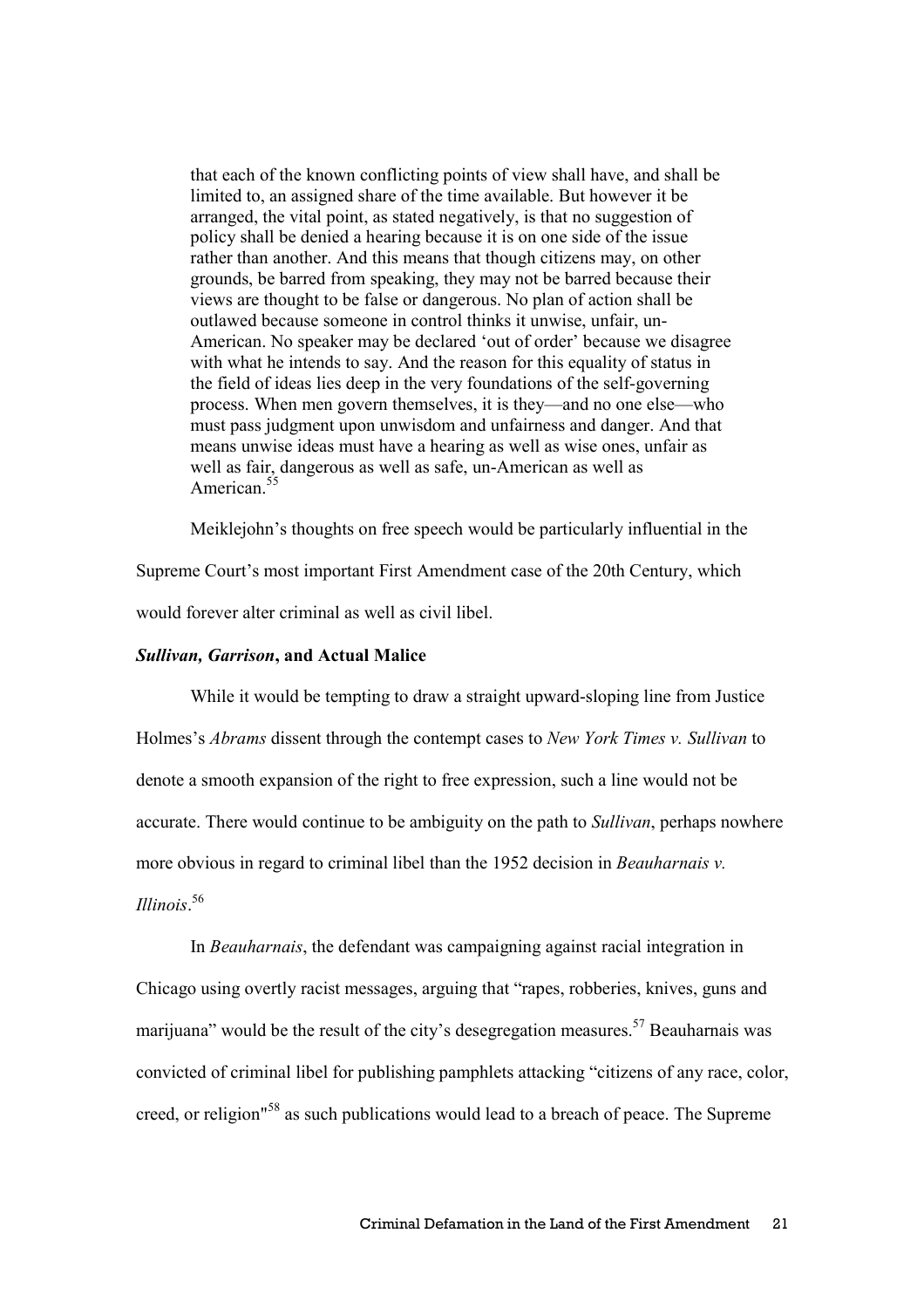Court upheld Illinois's decision, with Justice Felix Frankfurter finding that the libel of a group, or hate speech, was not constitutionally protected. Frankfurter determined, "Libelous utterances not being within the area of constitutionally protected speech, it is unnecessary . . . to consider the issues behind the phrase 'clear and present danger."<sup>59</sup>

 Although *Beauharnais* had the potential to enshrine criminal libel as outside of First Amendment consideration, it in fact turned out to be a fairly small bump in the road toward recognizing libel law as a threat to a robust public sphere.

An early sign of the declining support for criminal libel was apparent in 1962's Model Penal Code, an effort by the American Law Institute to suggest universal standards for U.S. criminal law. The Code said damningly and presciently on the status of criminal libel law:

It goes without saying that penal sanctions cannot be justified merely by the fact that defamation is evil or damaging to a person in ways that entitle him to maintain a civil suit. Usually we reserve the criminal law for harmful behavior which exceptionally disturbs the community's sense of security. ... It seems evident that personal calumny falls in neither of these classes in the USA, that it is therefore inappropriate for penal control, and that this probably accounts for the paucity of prosecutions and the near desuetude of private criminal libel legislation in this country. $60$ 

Only two years later, much of free speech precedent was turned on its head with

the landmark speech case *New York Times v. Sullivan*. 61

 During the height of the civil rights movement, the *New York Times* ran a fullpage ad that sought funding for the defense of civil rights leader the Rev. Martin Luther King, Jr. The ad suggested mistreatment of King at the hands of Montgomery, Alabama police and stated he had been arrested seven times, when he had only been arrested four times.<sup>62</sup> The ad also made other unverified claims, including mistreatment of protesting students at Alabama State College.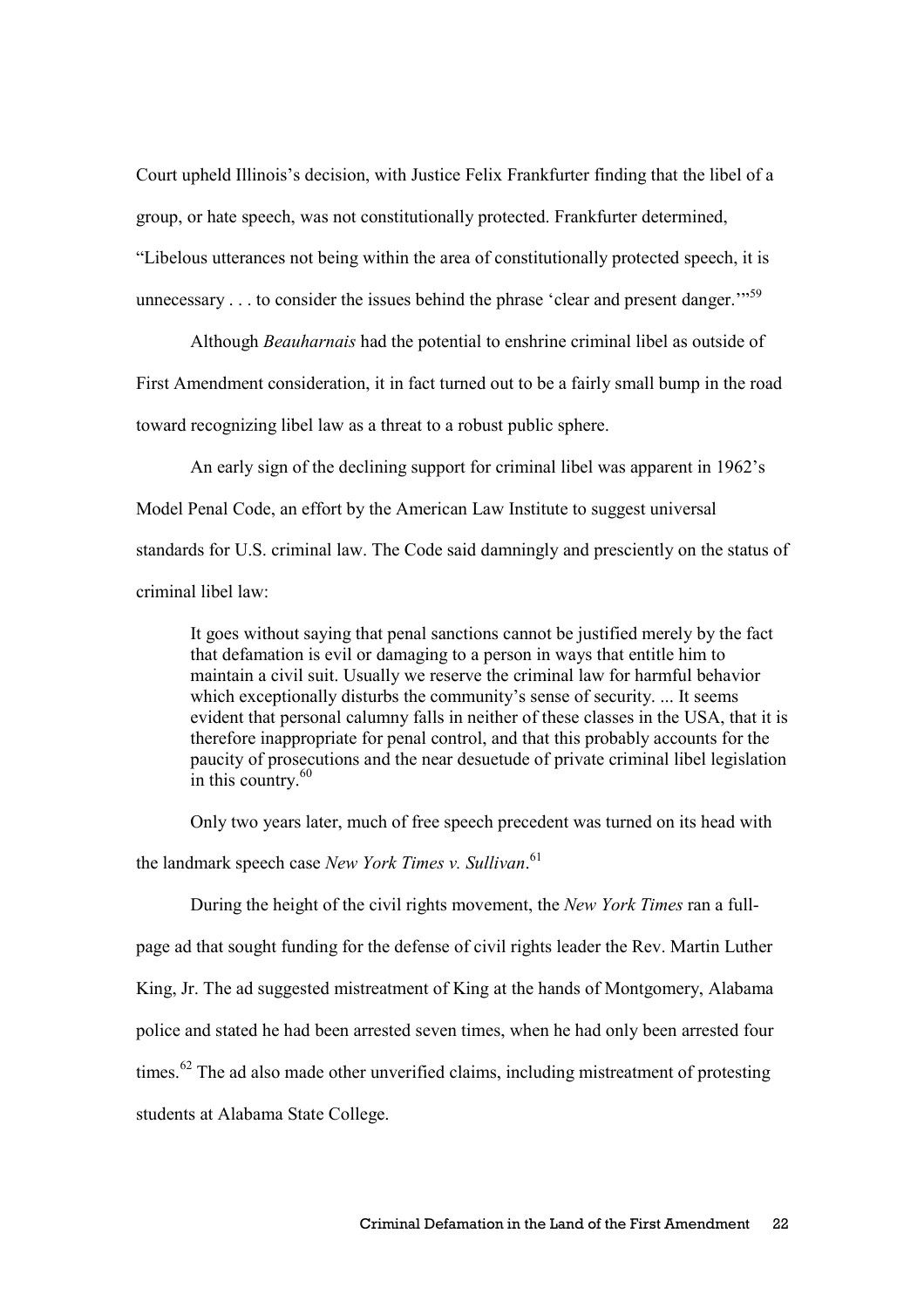L.B. Sullivan, Montgomery's public safety commissioner, took umbrage to the claims, and though never explicitly named in the ad, sued the *New York Times* for libel. After the *Times* was found liable in an Alabama court for \$500,000, the Supreme Court ruled unanimously against Sullivan, finding that the First Amendment provided a safeguard for freedom of speech. More importantly, the court ruled that actual malice – knowledge that the defamatory statement was false or made with reckless disregard of whether it was false or not – was not apparent in the case.

 Justice William Brennan covered a great deal of ground in his opinion for the unanimous Court. In addition to establishing the milestone definition of actual malice, he broadly defined the importance of free speech in the United States. "Debate on public issues should be uninhibited, robust, and wide-open, and it may well include vehement, caustic, and sometimes unpleasantly sharp attacks on government and public officials. … First Amendment protection does not turn upon the truth, popularity, or social utility of the ideas and beliefs which are offered."<sup>63</sup>

He then related the notion to the case at hand. "The rule of law applied by the Alabama courts is constitutionally deficient for failure to provide the safeguards for freedom of speech and of the press that are required by the First Amendment and Fourteenth Amendment in a libel action brought by a public official against critics of his official conduct."<sup>64</sup>

 Justice Brennan then imputed the necessity of government criticism. "Prosecution for libel on government has no place in the American system of jurisprudence, and this rule cannot be sidestepped by transmuting criticism of government, however impersonal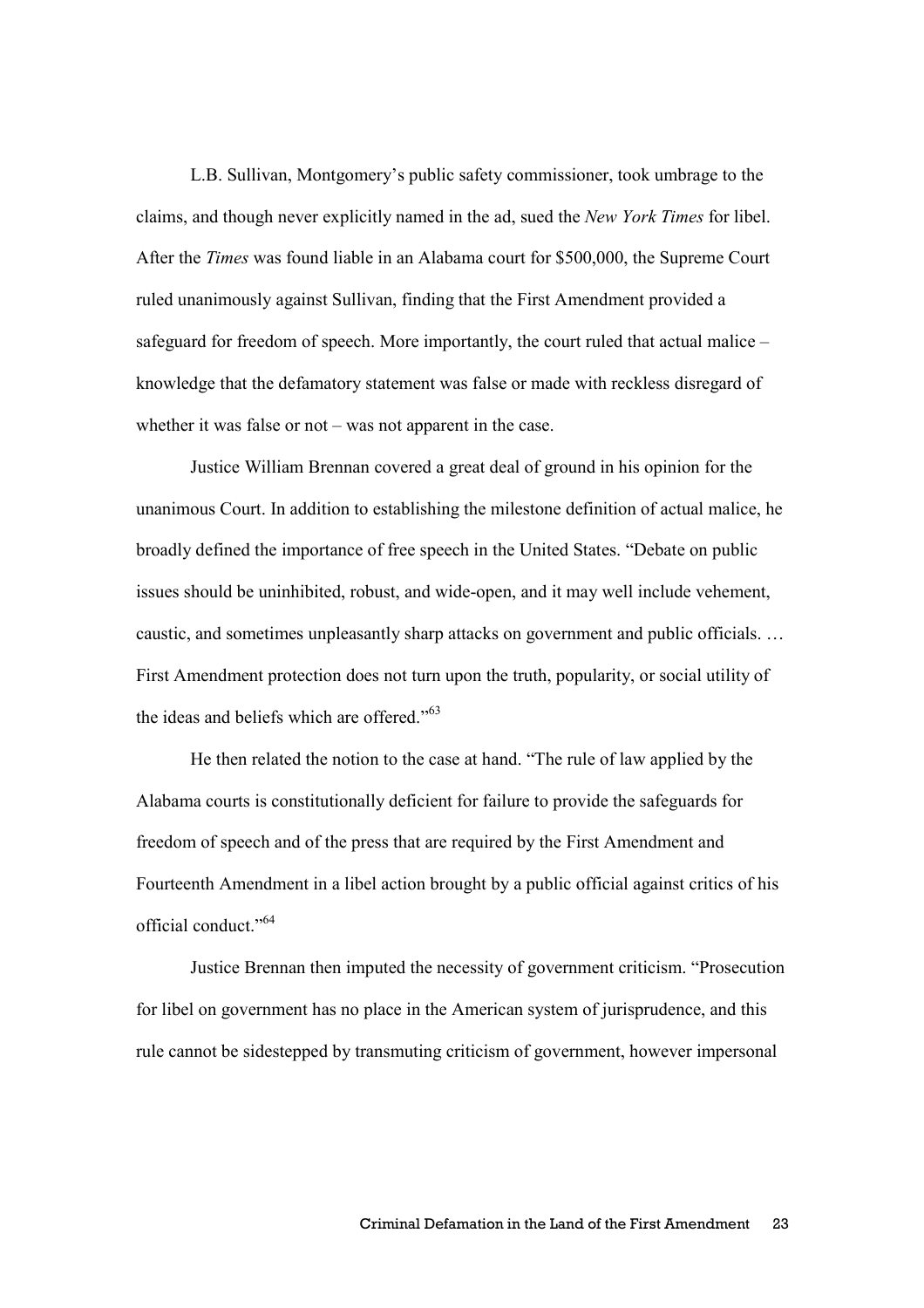it may seem on its face, into personal criticism, and hence potential libel, of the officials of whom the government is composed."<sup>65</sup>

*Sullivan* also conclusively put to rest the Sedition Act of 1798, with Justice Brennan attacking the law as "a nullity, as absolute and as palpable as if Congress had ordered us to fall down and worship a golden image,"<sup>66</sup> and adding that it "first crystallized a national awareness of the central meaning of the First Amendment."<sup>67</sup>

Finally*, Sullivan* shifted the responsibility for proving libel to the plaintiff, with Justice Brennan stating, "The First Amendment does not recognize an exception for any test of truth, whether administered by judges, juries, or administrative officials, and especially not one that puts the burden of proving truth on the speaker."<sup>68</sup>

 The crux of the decision, though, was the foundation of the actual malice standard. While it had been adopted by a number of state courts, the Supreme Court ruling applied it federally and overhauled the groundwork for libel law. The burden of proof was firmly shifted to the plaintiff and required convincing evidence that the libeler intended to defame the libelee when the plaintiff was a public official.

 Shortly after the *Sullivan* decision, the Supreme Court used similar logic in overturning a conviction for criminal libel. Jim Garrison, a district attorney for Orleans Parish, Louisiana, was charged with criminal defamation. Garrison made a number of disparaging remarks about local judges' professional abilities at a press conference, accusing them of "inefficiency, laziness, and excessive vacations"<sup>69</sup> and hampering his capacity to perform his job. Garrison was convicted before ultimately having his case heard by the U.S. Supreme Court, where the previous decisions were overturned. The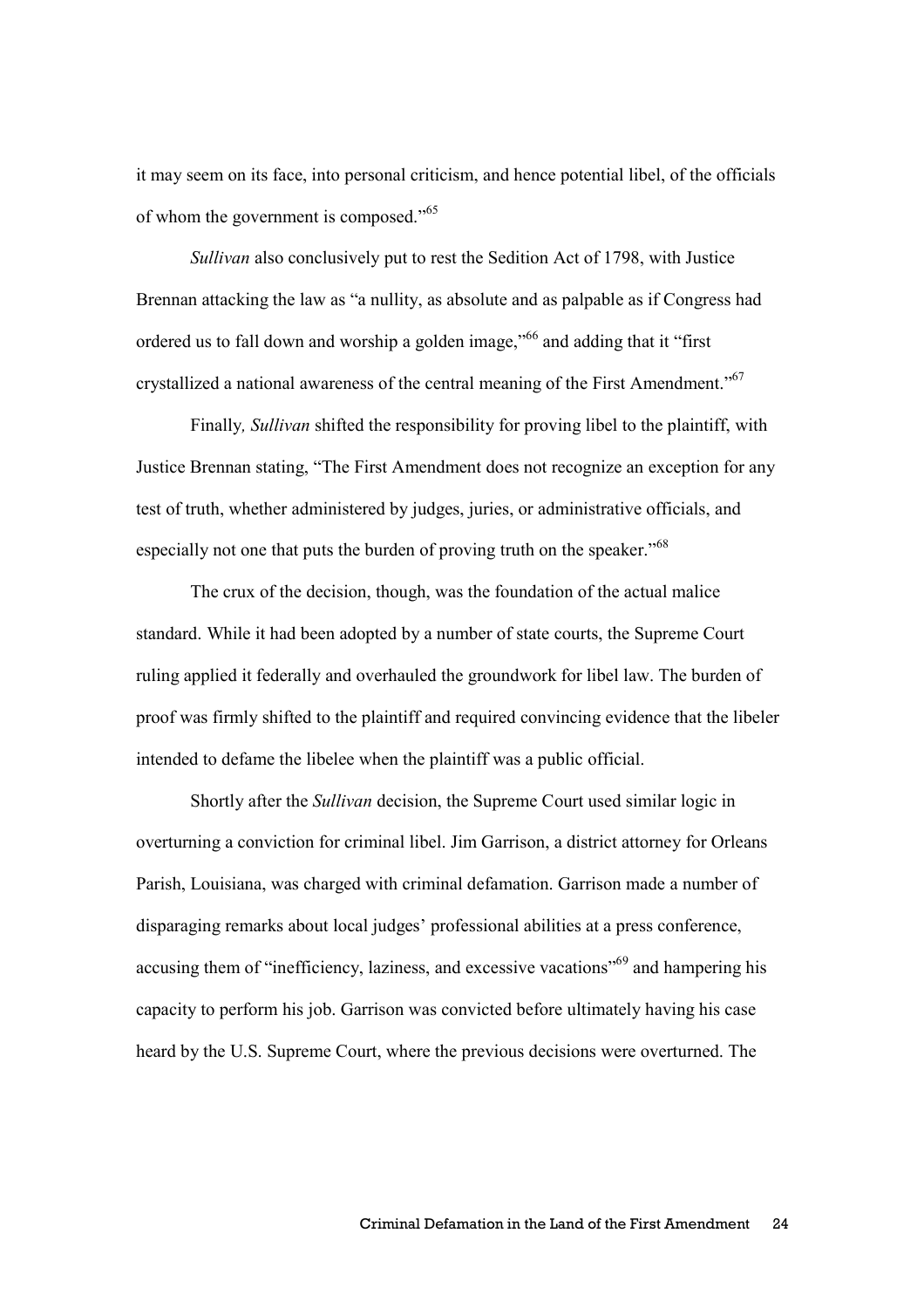Court struck down the Louisiana criminal defamation statute, finding that it did not allow for truth as a defense and lacked the actual malice standard.

In his concurrence, Justice Hugo Black said, "Recently in *New York Times Co. v. Sullivan*, a majority of the Court held that criticism of an official for official conduct was protected from state civil libel laws by the First and Fourteenth Amendments, unless there was proof of actual malice. We now hold that proof of actual malice is relevant to seditious libel – that seditious libel will lie for a knowingly false statement or one made with reckless disregard of the truth. $170$ 

Justice Black also discussed the diminishing necessity of criminal libel legislation as a means of safeguarding public order. "Changing mores and the virtual disappearance of criminal libel prosecutions lend support to the observation that `. . . under modern conditions, when the rule of law is generally accepted as a substitute for private physical measures, it can hardly be urged that the maintenance of peace requires a criminal prosecution for private defamation.'"<sup>71</sup>

 The *Garrison v. Louisiana* decision was a major step forward in criminal libel law as it applied the actual malice standard of tort law established in *Sullivan* to criminal law, limiting government power to control criticism.

*Ashton v. Kentucky*<sup>72</sup> would continue the tide of questioning the constitutionality of criminal libel. During a bitter coal miners' strike in Hazard County, Kentucky, Steve Ashton circulated a number of pamphlets harshly accusing local authorities of collusion and other illegal and immoral behavior. He was convicted of the common law offense of criminal libel for "writing calculated to create disturbances of the peace, corrupt the public morals, or lead to any act, which done, is indictable."<sup>73</sup>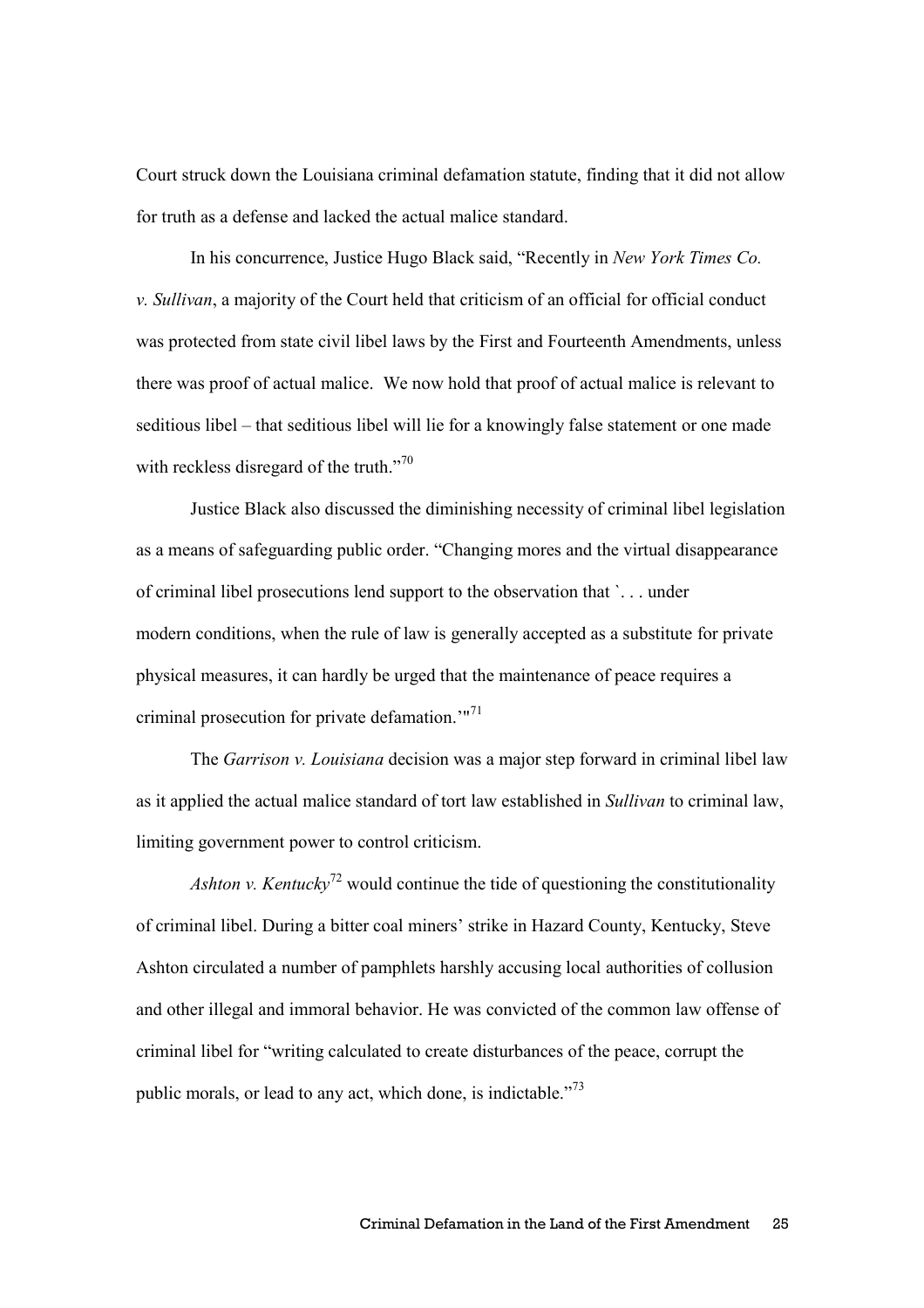As a result the Supreme Court struck down common law criminal libel, and in Justice Douglas's opinion the undefined nature of the law was cited. "The common-law crime of libel is unconstitutionally vague, and should not be enforced, in a jurisdiction in which no case has redefined the crime in understandable terms. Vague laws in any area suffer a constitutional infirmity, and when the First Amendment rights are involved, the United States Supreme Court looks even more closely lest, under the guise of regulating conduct that is reachable by the police power, freedom of speech or of the press suffer; such a law must be narrowly drawn to prevent the supposed evil."<sup>74</sup>

 The trend toward broadening the rights of citizens to criticize the government and its officials also led to a change in the clear and present danger test in 1969. Clarence Brandenburg, a leader of an Ohio faction of the Klu Klux Klan, invited a local television reporter to cover one of its meetings. At the rally, speakers made hateful, racist tirades, with one calling for revenge upon those oppressing the Klu Klux Klan. The tape was discovered by local law enforcement and the calls for revenge were deemed worthy of indictment under Ohio's criminal syndicalism statute. Brandenburg was convicted in Ohio and his appeal would be heard by the Supreme Court, where it was unanimously reversed. In the *per curiam* opinion, the court found the mere vague advocacy of violence protected by First Amendment rights.<sup>75</sup> In *Brandenburg v. Ohio*, the Court established the imminent lawless action standard, meaning that government officials seeking to stop speech considered dangerous would now have to prove the danger was immediate, rather than the more vague "present." The heightened standard and increased protection of free speech held for criminal libel as well, allowing for a wider berth of government criticism.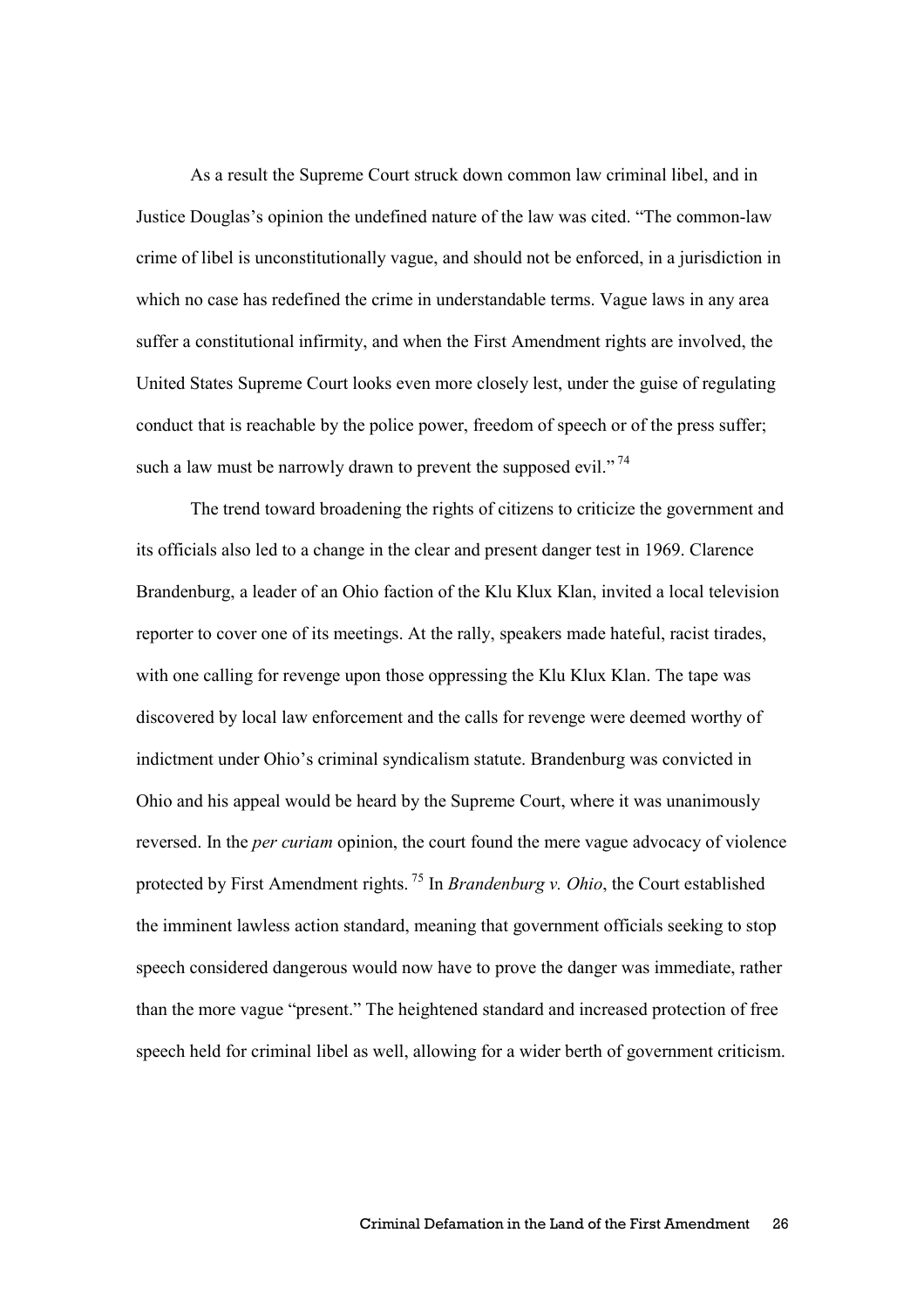#### **V. Criminal Libel Today**

Since the free speech agitation of the 1960s, both criminal libel cases and statutes have dwindled steadily. Fifteen U.S. states and territories have criminal libel statutes at this writing.<sup>76</sup> Many of the statutes duplicate civil defamation – in Louisiana, Montana, New Hampshire, Oklahoma, and Wisconsin – by mentioning exposure "to public hatred, contempt or ridicule" as grounds for the offense.<sup>77</sup> Oklahoma shows particular concern for the reputation of the deceased, specifically using the antiquated phrase "blacken the memory of the dead."<sup>78</sup> Michigan, Oklahoma, and Virginia explicitly prohibit questioning a woman's chastity (though the fine is only \$25 in Oklahoma).<sup>79</sup> Florida, Illinois, and Michigan have provisions that forbid the libeling of banks and financial institutions (the only instance of criminal libel law in Illinois).<sup>80</sup> Florida, Idaho, Illinois, Michigan, New Hampshire, North Carolina, North Dakota, Virginia, and Wisconsin list the crime as a misdemeanor. Maximum fines in these states range from  $$500$  to  $$5,000<sup>81</sup>$ and maximum jail terms run from six months to one year.<sup>82</sup>

Since *Sullivan*, 41 states and territories have either significantly diminished the strength or altogether repealed their criminal libel laws.<sup>83</sup> Eight have done so since the turn of the century, with Washington, D.C., overturning its law in  $2001$ ,  $84$  Arkansas in 2005,<sup>85</sup> Utah, as a result of *I.M.L v. State of Utah*, in 2007,<sup>86</sup> Washington state in 2009,<sup>87</sup> Kansas in 2011, Colorado in 2012, Georgia in 2015, and Minnesota in 2015 as a result of an appeals court ruling.

A recent study showed that the number of criminal libel cases prosecuted or threatened with prosecution as a result of media statements has shrunk to less than three per year, which included a recent uptick as states began to grapple with the intersection of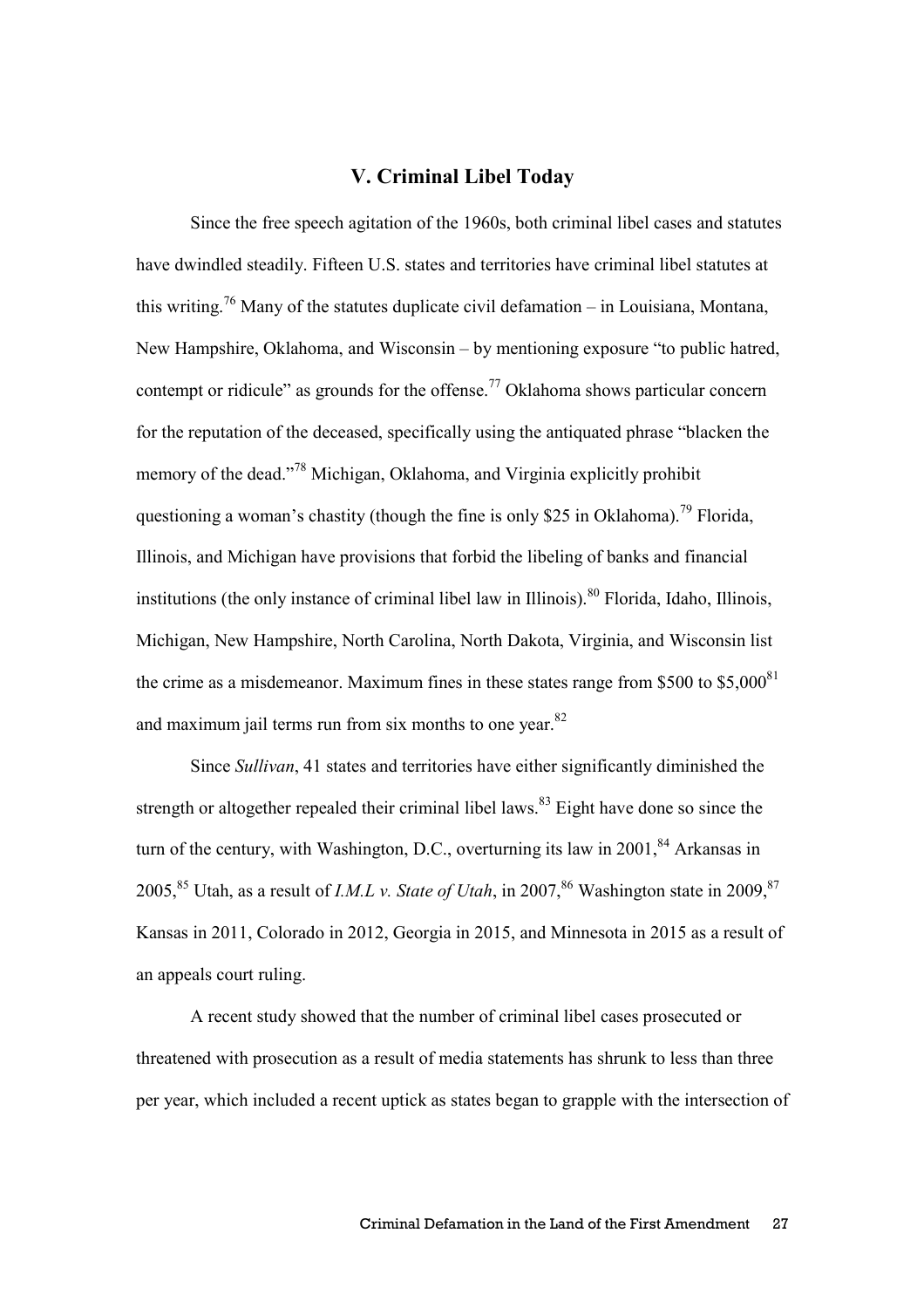the Internet and libel law.<sup>88</sup> Of those criminal libel cases nearly a third involved Internet publication, and a full two-thirds of these cases were the result of a personal insult, or conducive to civil litigation.<sup>89</sup> The most frequent defendant of criminal libel cases were public officials and political candidates, who were targeted in 17 percent of the cases.<sup>90</sup> Journalism professions were involved in only 13 percent of all criminal libel cases.

However, another recent study shows that criminal libel is more frequently adjudicated than most media law scholars contend. In David Pritchard's thorough investigation of criminal libel law in the state of Wisconsin, he found 61 prosecutions of the law initiated in a 16-year period. $91$  Because the vast majority of these cases never reached appellate courts or garnered media coverage, they rarely reached public attention. Of Pritchard's 61 cases, newspapers covered only 13, while only five reached an appellate court.

One reason for the paucity of scholars' attention may be the frivolous nature of a great number of the cases. Thirty-seven of the 61, or 61 percent, of the cases in the Wisconsin study were "purely private quarrels," with a significant number of these being instances of defamation by a former lover (four specifically involve the spread of HIV/AIDS rumors). Other cases included trivial revenge scenarios, rumor mongering, libeling of competing businesses, and retaliation against a manager or former boss.

Only thirteen of the cases involved public officials. A frequent result of the cases was the pleading down of the charge to either disorderly conduct or misappropriation (because of one party posting an online profile or personal information of another party soliciting non-traditional sex).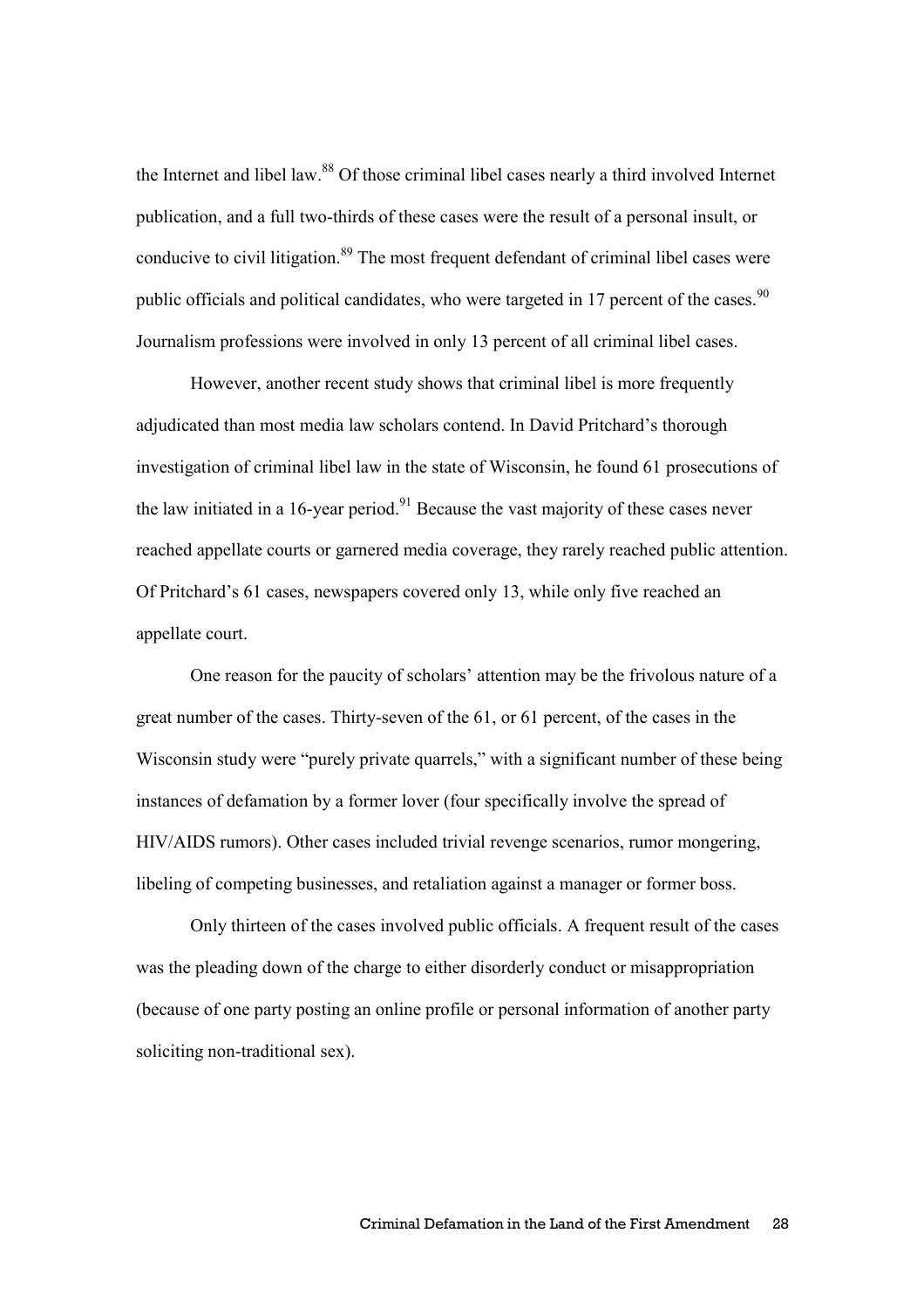An inordinate number of the cases also came from rural areas of the state. Pritchard found cultural differences as an explanation, stating, "rates of personal-injury litigation (libel lawsuits, for example) tend to be lower in rural areas than elsewhere, largely because small-town culture frowns upon attempts to transform injuries into claims for monetary damages."<sup>92</sup> He also cited criminal libel as an attractive alternative for those with limited financial resources, as a lawyer for a civil case can be prohibitively costly and "criminal libel, in contrast, costs the victims nothing and allows them to vindicate themselves in a public forum."<sup>93</sup>

Noteworthy criminal libel cases since the turn of the century have highlighted the inconsistent application and results of the law. In 2002, David Carson and Edward Powers Jr., both disbarred attorneys and the publishers of a Kansas City, Kan.-based newspaper, *The News Observer*, were charged with criminal libel for penning a story about public officials titled "Is gossip that Marinovich lives in Johnson County true?" The story explored whether the county mayor and district judge (wife and husband) were living outside of the county in violation of county policy. *The News Observer* was a sparsely-distributed monthly paper and Website that spent the majority of its column inches criticizing local public officials. Judge Tracy Klinginsmith convicted the duo of criminal libel, fining each \$3,500 and sentencing them to a year of unsupervised probation. Judge Klinginsmith acknowledged that the case was a "test" and the controversial decision would likely have to be affirmed by a higher court. Believing the decision was politically motivated, Carson appealed the case multiple times, only to be denied at each turn.<sup>94</sup>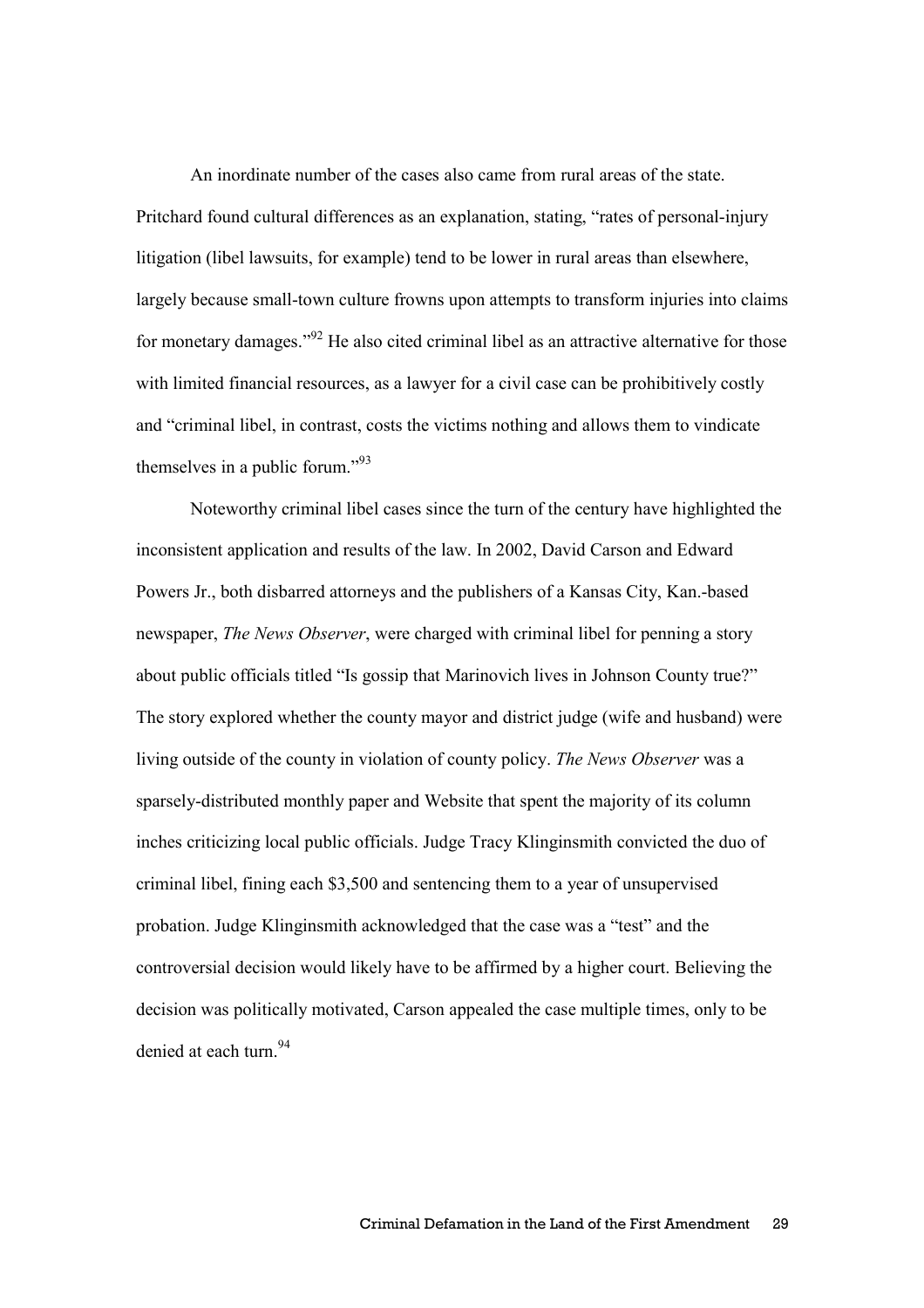Another Kansas case goes to show the strange shape to which criminal libel law can be stretched. Jarrod West, a resident of Valley Center, was upset with the city over improper drainage. In an effort to provoke repairs, Parker posted a yard sign directed at City Administrator Joel Pile stating, "Dear Valley Center, I did not buy Lake Front Property! Fix this problem. That's what I pay taxes for. P.S. Joel This Means You!"<sup>95</sup> The city charged West with criminal defamation. The case was quickly dismissed by a local court, and shortly thereafter the ACLU filed a federal suit on Parker's behalf, winning him \$8,000 in a settlement.<sup>96</sup>

In perhaps the highest profile criminal libel case since the turn of the century, *State of Utah v. I.M.L.*, high school student Ian Lake was charged with criminal libel after publishing a Website that questioned the morals of high school classmates and accused a school staff member of being the "town drunk," among other pejoratives. The 16-yearold's computer was seized and he was incarcerated in a juvenile detention center for seven days. The ACLU of Utah filed a motion to dismiss the case, claiming criminal libel is unconstitutional on its face. The judge denied the motion, but recognized that the case "raises serious and substantial questions about the facial validity of Utah's criminal libel statute, that there is some merit for the position that the statute is unconstitutional..."<sup>97</sup>

The Utah State Supreme Court would unanimously rule that the criminal libel charge was unconstitutional, finding that the law didn't meet the actual malice standard and reasoning "that such a rule was necessary to maintain the principle that debate on public issues should be uninhibited, robust, and wide-open, and . . . may well include vehement, caustic, and sometimes unpleasantly sharp attacks on government and public officials."<sup>98</sup> The Utah Supreme Court's nullification of criminal libel led to the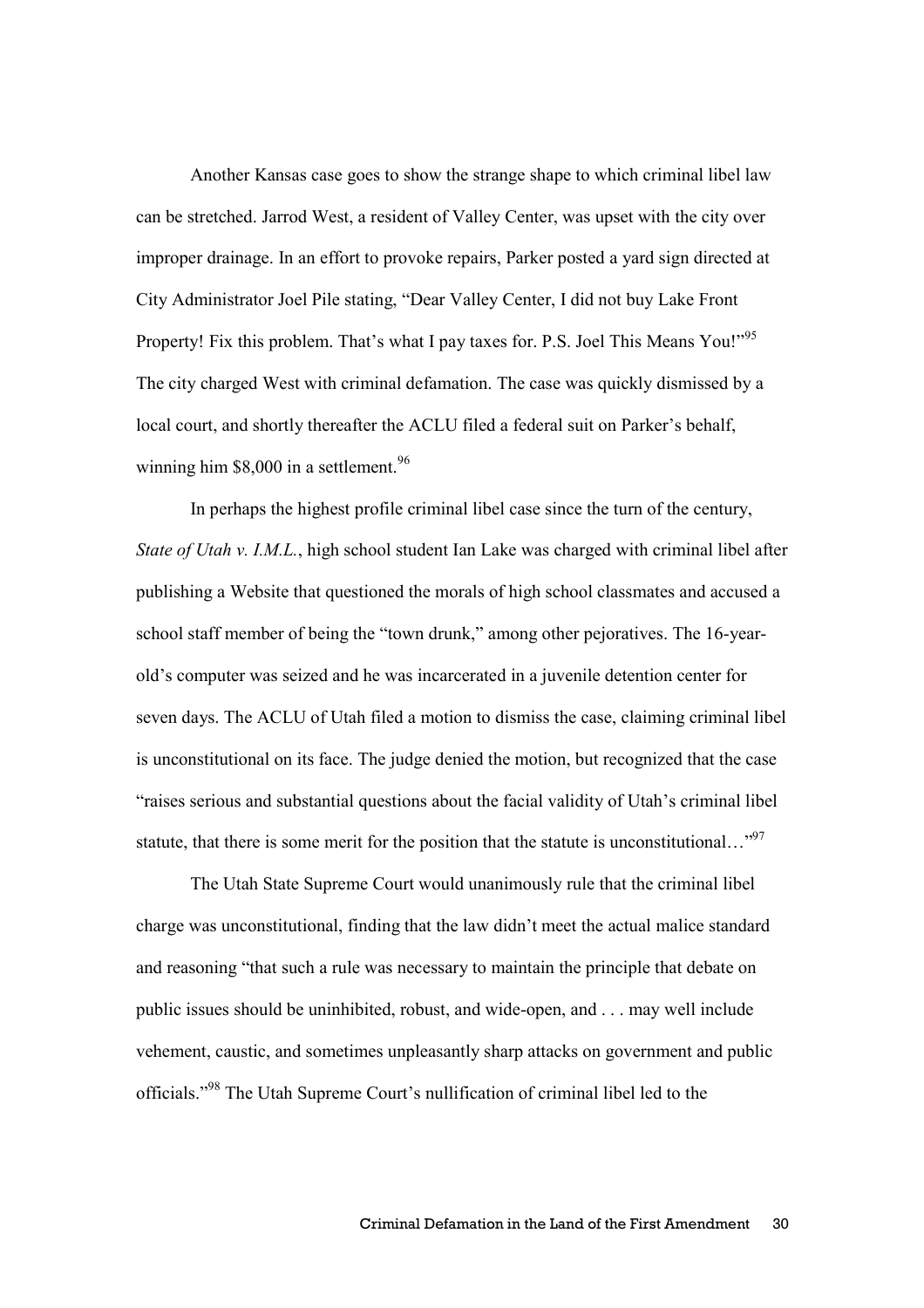aforementioned repeal of the Utah criminal libel law in 2007. Though the legislation aimed at repealing criminal libel in Utah received much fanfare, it did not entirely do away with the state law, only severely narrowing its use.<sup>99</sup> In fact, an iteration of the law was applied in a 2012 case (as noted below). Much like the response to *Mink v. Colorado*, waking up a dormant criminal libel law for an unusual purpose resulted in state legislators attempting to remove it from the statute books.

In an attempt to frame the immediate climate of criminal libel, here is a sampling of notable cases since the turn of the year:

- A twenty-one-year-old Massachusetts woman was charged with criminal libel for accusing her boss at a coffee shop of spitting in police officers' food and drinks. A police investigation determined that the allegations were false and motivated by the firing of the woman's friend.<sup>100</sup> She received a fine and was ordered to write a letter of apology.<sup>101</sup>
- A former police chief in Utah was charged with criminal defamation for allegedly using the name of the current police chief to disparage Border Patrol agents (the accused repeatedly referred to the Border Patrol agents as security guards, a serious insult in the law enforcement community).  $^{102}$ At the time of writing, there had been no resolution in the case.
- A Louisiana man convicted of criminal libel for criticizing a local public official was allowed to continue with his ACLU-backed suit claiming his First Amendment rights were violated when he was arrested in 2008 for the criticisms. In an unpublished email to the local newspaper, he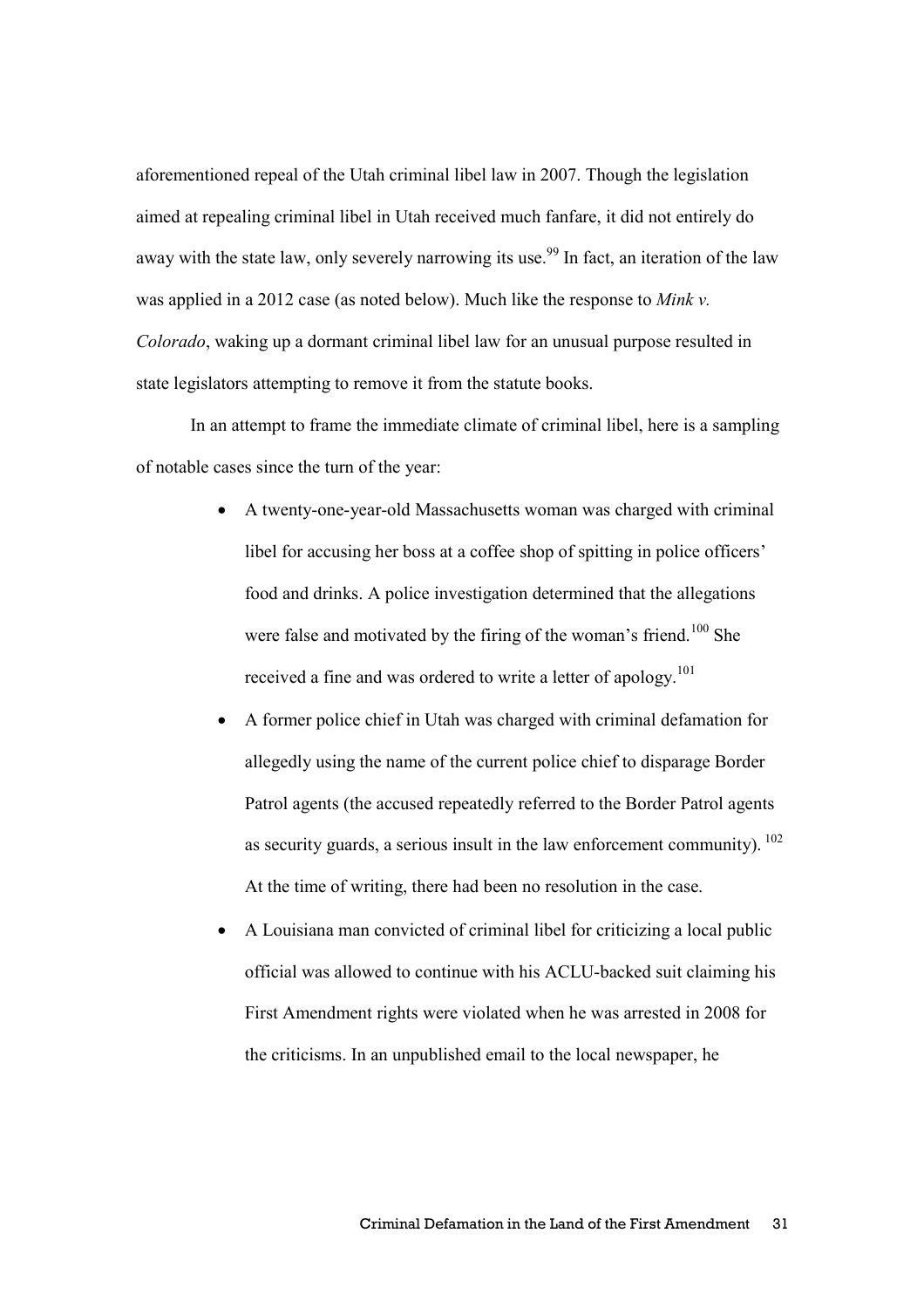questioned the paper's lack of reporting on allegations of improper conduct by the public official. $103$ 

- A New Hampshire man was accused of criminal libel for misappropriating the name of a U.S. Marine when criticizing local officers and officials in letters to the local newspaper. At the time of writing, there had been no resolution in the case.<sup>104</sup>
- A Minnesota man was accused of creating an email account, posting an online profile, and arranging meetings with his ex-girlfriend at her residence.<sup>105</sup> The man had admitted to the charges, but the case was still pending at this writing.

 The receding influence and use of criminal libel seems reasoned in light of recent criminal libel legislation. The charges enumerated above exhibit the petty nature of much contemporary criminal libel. Alternative charges are often the outcome of many of the original accusations. And though Pritchard's study shows that the law is applied with more frequency than typically noted in law journals, it also shows that this frequency is mitigated by the often trivial applications, and very rarely as a tool for stifling dissent or First Amendment rights.

 Much of the recent adjudication is a response to Internet publication, an arena where legislation and case law are still fledgling. As the current cases are resolved and the firmament of Internet libel solidifies, the spike of criminal libel cases will likely revert to the norms of its hard copy cousin.

The law was originated as a method for providing order and tranquility, often via protection of the government, but as our democracy has matured, there is rarely any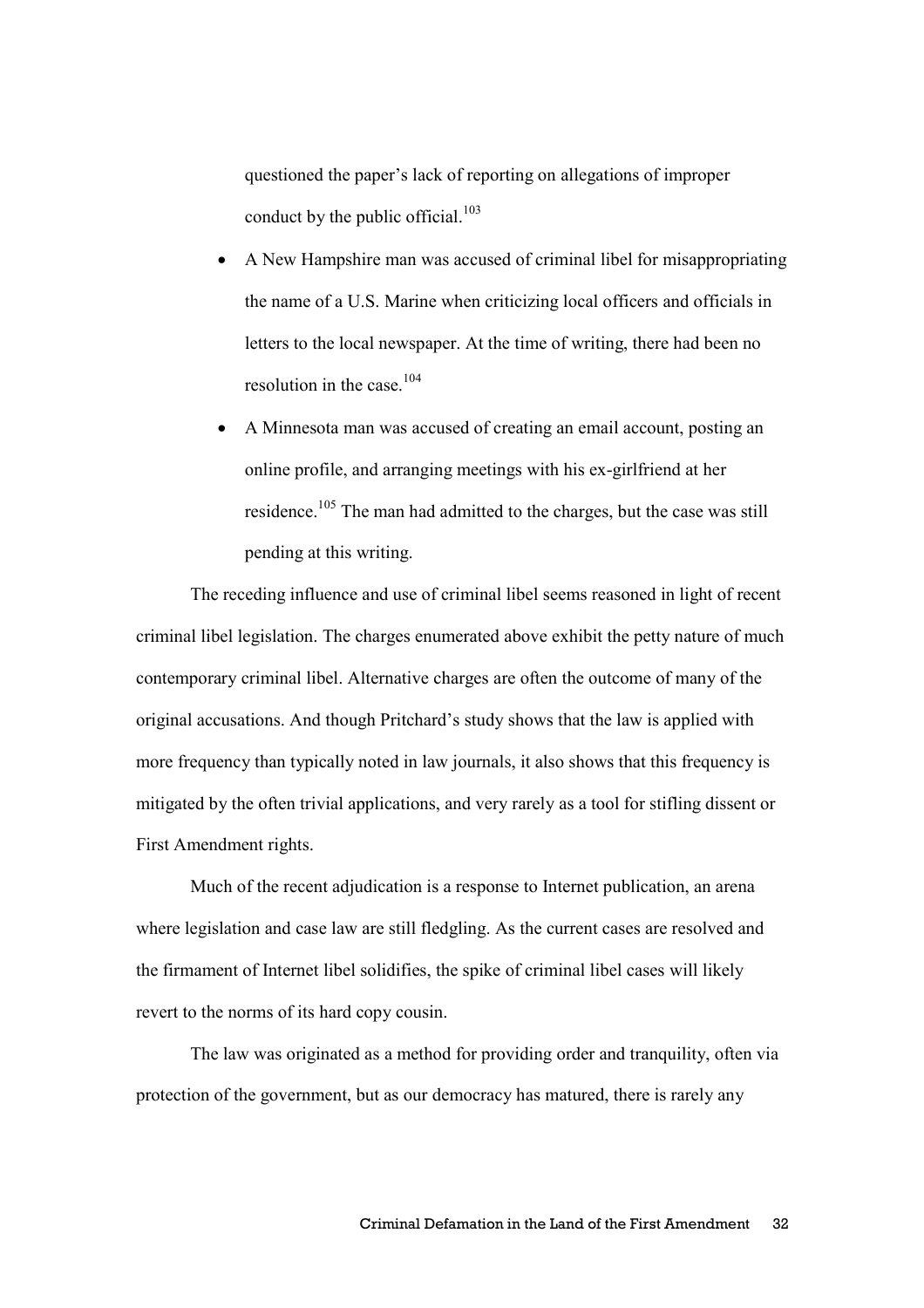legitimate purpose for quashing criticism. A civil libel law remains strong as a recourse for personal grievances, and most other applications of criminal libel fall under different contemporary charges, such as obscenity or disorderly conduct. It has, in short, become redundant and unnecessary.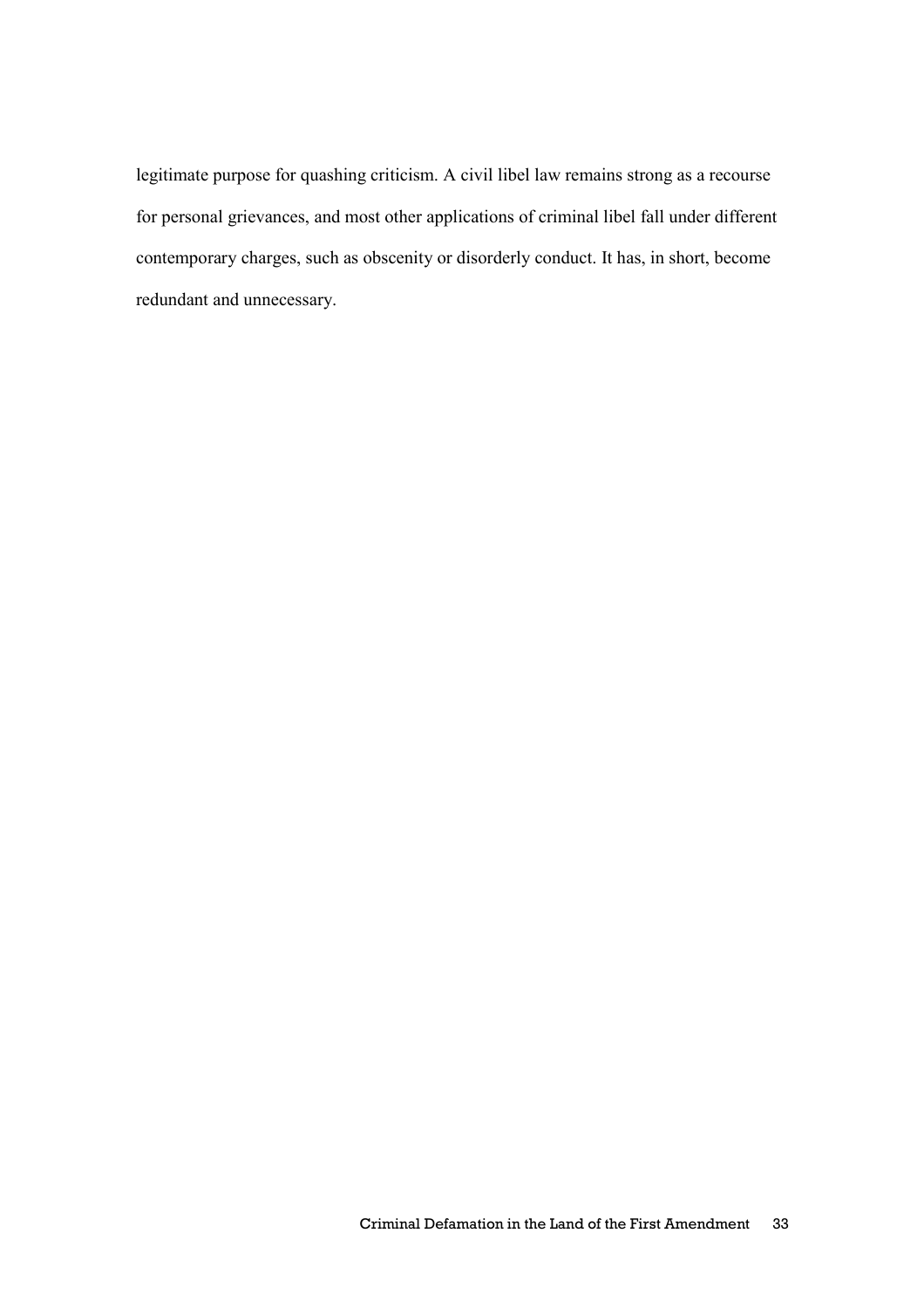#### **VI. Conclusion**

 Like the history of many U.S. rights, freedom of expression took a circuitous route to its position today as one of the United States' central values. Early in the nation's history, legislators and courts broke from the British common law tradition by declaring that truth could be a defense against a libel charge, but otherwise adhered to the view that government and its officials could punish critics freely. Justices Holmes and Brandeis laid a foundation for broader protection for free expression, and the "clear and present danger" test they championed later became the standard for judging government suppression of speech. In turn, the Court also began in the 1960s to view both civil and criminal libel laws as possible deterrents to the "uninhibited, robust, and wide open" exchange of views needed in a democracy. The Court erected a high barrier to lawsuits by public officials and extended the same reasoning to criminal libel. Today, while 16 states and territories still have criminal libel statutes, they are rarely used and, when they are, the triviality of the alleged offenses often leads to dismissals or calls for repealing the laws.

It has been a long path from the overt restrictions of the Alien and Sedition Acts to the free speech environment of today, but by slowly backing away from criminal libel, the United States inches closer to Alexander Meiklejohn's ideal: "A free government must be its own master. If We, the People are to be controlled, then We, the People must do the controlling." $106$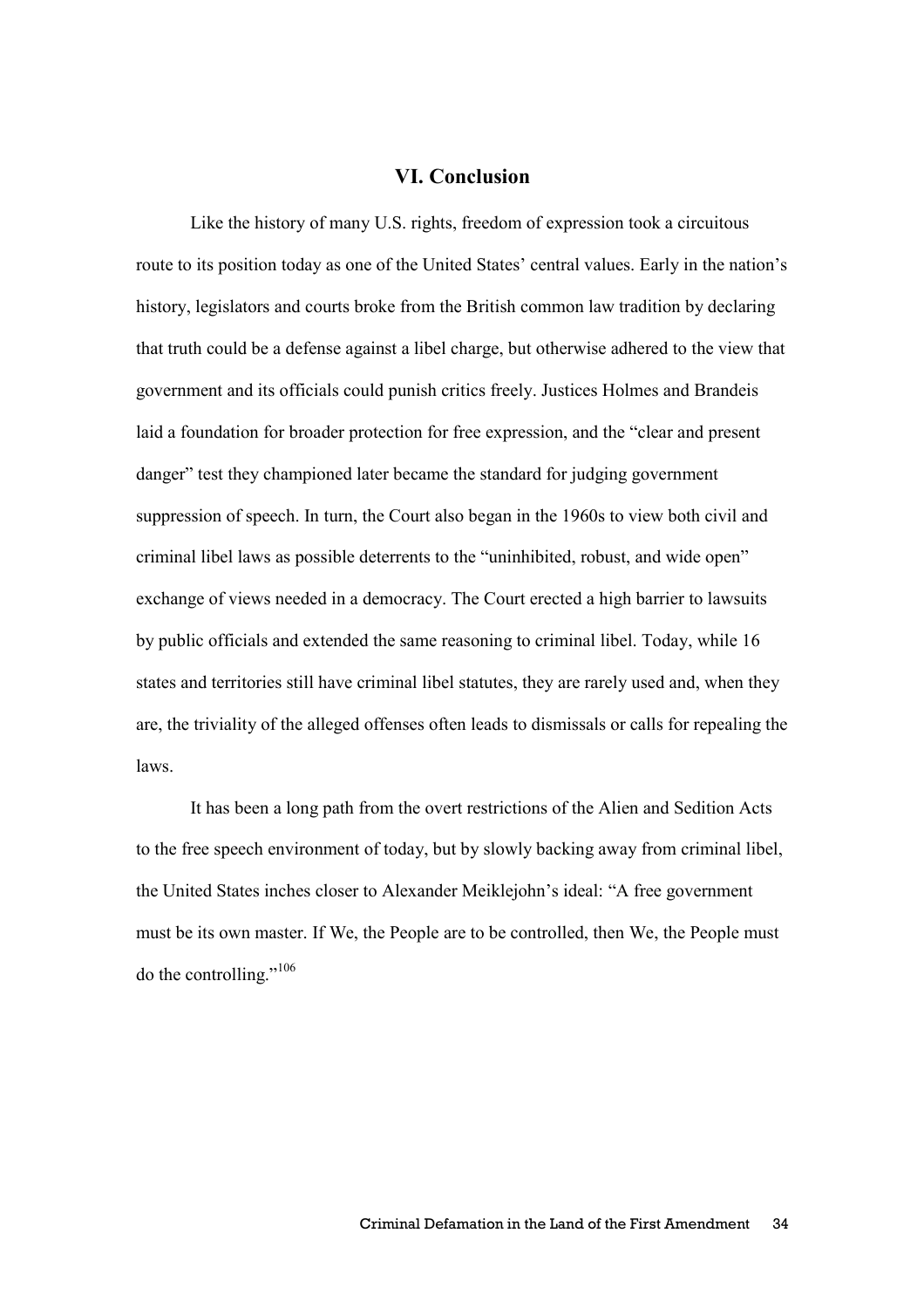#### **NOTES**

<sup>1</sup> The Howling Pig, http://webspace.webring.com/people/jt/thehowlingpig/ (last visited March 29, 2012).

2 *Jailed for Speech: Criminal Libel is an Old — and Bad – Idea*, First Amendment Center (Jan. 18, 2004), *available at* http://www.firstamendmentcenter.org/jailed-for-speech-

criminal-libel-is-an-old-%C2%97-and-bad-%C2%97-idea (last visited April 9, 2012).

3 Brian Schraum, *Prompted by College Student's Case, Colorado Repeals Criminal Libel Law,* STUDENT PRESS LAW CENTER, Apr. 16, 2012, *available at* 

www.splc.org/wordpress/?p=3542 (last visited June 18, 2012).

4 Ivan Moreno, *Criminal Libel Repeal Considered in Colorado*, DENVER POST, Feb. 13, 2012, http://www.denverpost.com/dontmiss/ci\_19953738 (last visited March 29, 2012). 5 LEONARD W. LEVY, EMERGENCE OF A FREE PRESS 8 (1985).

6 Thomas G. Barnes, *Due Process and Slow Process in the Late Elizabethan-Early Stuart Star Chamber*, 6 AM. J. LEGAL HIST. 221-249 (1962).

<sup>7</sup>SIR EDWARD COKE, THE SELECTED WRITINGS AND SPEECHES OF SIR EDWARD COKE*,* Chapter 125A *The Case de Libellis Famosis* (2003).

7 *Id.*

 $^8$  Norman Rosenberg, Protecting the Best Men: An Interpretive History of the LAW OF LIBEL 11 (1990).

 $^9$  WILLIAM BLACKSTONE, COMMENTARIES ON THE LAWS OF ENGLAND 150 (1765).

<sup>10</sup> RUTHERFURD LIVINGSTON, JOHN PETER ZENGER: HIS PRESS, HIS TRIAL AND A BIBLIOGRAPHY OF ZENGER IMPRINTS 12-17 (2007).

<sup>11</sup> *Id.* at 39.

<sup>12</sup> David Copeland, *The Zenger Trial*, Freedom Forum (2012), *available at* http://www.freedomforum.org/publications/msj/courage.summer2000/y01.html (last visited March 29, 2012).

<sup>13</sup> Levy, *supra* note 5, at 67.

<sup>14</sup> U.S. CONST. AMEND. 1.

*<sup>15</sup> See, e.g.,* CONN. CONST. ART. I, § 7 (1818), in 1 THE FEDERAL AND STATE CONSTITUTIONS, COLONIAL CHARTERS, AND OTHER ORGANIC LAWS OF THE STATES, TERRITORIES, AND COLONIES NOW OR THERETOFORE FORMING THE UNITED STATES OF AMERICA 537 (Francis Newton Thorpe, ed., 1909) (hereafter Thorpe); DEL. CONST. ART. I, § 5 (1792), in 1 Thorpe at 569; ILL. CONST. ART. VIII, § 23 (1818), in 2 Thorpe at 983; IND. CONST. ART. I, § 10 (1816), in 2 Thorpe at 1058; MAINE CONST. ART. I, § 4 (1819), in 3 Thorpe at 1647; OHIO CONST. ART. VIII, § 6 (1802), in 5 Thorpe at 2910; TENN. CONST. ART. XII, § 19 (1796), in 6 Thorpe at 3423.

 $16$  1 STAT. 596-97 (1798).

<sup>18</sup> *Id.,* § 3.

<sup>19</sup> Thomas Jefferson, Kentucky Resolutions of 1798 and 1799, *reprinted in* 4 DEBATES IN THE SEVERAL STATE CONVENTIONS ON THE ADOPTION OF THE FEDERAL CONSTITUTION 532-39 (Jonathan Elliot, ed., 2d edition, 1888, reprint 1941).

<sup>20</sup> RON CHERNOW, ALEXANDER HAMILTON 587 (2004); GARY WILLS, JAMES MADISON 49 (2002).

 $^{21}$  Thomas Jefferson, The Works of Thomas Jefferson (1799-1803).

 $17$  *Id.*, § 2.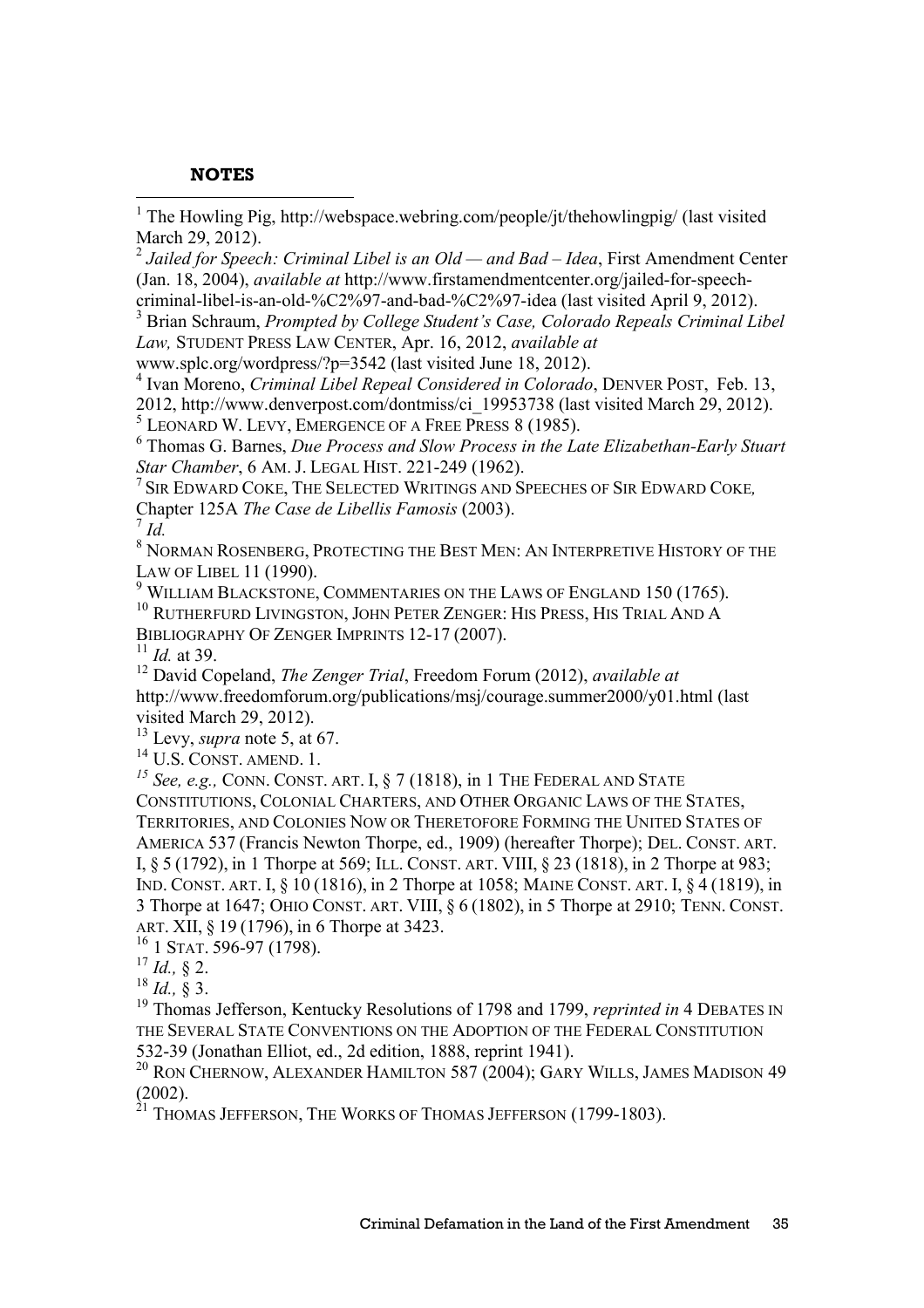- Patterson v. Colorado, 205 U.S. 454 (1907).
- *Id.* at 462.
- *Id.* at 463.

l

- <sup>29</sup> OLIVER WENDELL HOLMES, THE FUNDAMENTAL HOLMES 151 (Ronald K. L. Collins, ed., 2010).
- $30\overline{40}$  STAT. 553 (1918).
- <sup>31</sup> PAUL AVRICH, SACCO AND VANZETTI: THE ANARCHIST BACKGROUND 94 (1996).
- Schenck v. United States, 249 U.S. 47 (1919).
- *Id.* at 52.
- Debs v. United States, 249 U.S. 211 (1919).

Zechariah Chafee Jr., *Freedom of Speech in War Time,* 32 HARV. L. REV. 932 (1919).

- *See, e.g.,* LIVA BAKER, THE JUSTICE FROM BEACON HILL 527-546 (1991); RICHARD
- POLENBERG, FIGHTING FAITHS 218-228 (1987).
- Abrams v. United States, 250 U.S. 616 (1919).
- *Id.* at 624.
- *Id.* at 630 (Holmes, J., dissenting).
- 274 U.S. 357 (1927).
- *Id.* at 377 (Brandeis, J., concurring).
- <sup>42</sup> MARK GRABER, TRANSFORMING FREE SPEECH 18-21 (1991).
- <sup>43</sup> ARNOLD PAUL, CONSERVATIVE CRISIS AND THE RULE OF LAW 75-76 (1960).
- BRUCE ACKERMAN, WE THE PEOPLE: TRANSFORMATIONS 317-318 (1998).
- *Id.* at 362-363.
- 304 U.S. 144 (1938).
- *Id.* at 152.
- $^{48}$  *Id.* at 152-153 n4
- *Id.*
- Chaplinsky v. New Hampshire, 315 U.S. 568 (1942).
- *Id.* at 573.
- Yates v. United States, 354 U.S. 298 (1957).
- Craig v. Harney, 331 U.S. 367 (1947); Pennekamp v. Florida, 328 U.S. 331 (1946); Bridges v. California, 314 U.S. 252 (1941).
- *Pennekamp,* 328 U.S. at 349.
- ALEXANDER MEIKLEJOHN, FREE SPEECH AND ITS RELATION TO SELF-GOVERNMENT 26 (1948).
- 343 U.S. 250 (1952).
- Beauharnais v. Illinois, 343 U.S. 250 (1952).
- *Id.*at 250.
- *Id.* at 250.
- $^{60}$  Model Penal Code, Tent. Draft No. 13, 1961,  $\frac{8}{250.7}$ , Comments, at 44.
- 376 U.S. 254 (1964).

Watts v. United States, 394 U.S. 705 (1969).

<sup>&</sup>lt;sup>23</sup> Gitlow v. New York, 268 U.S. 652 (1925).

<sup>&</sup>lt;sup>24</sup> TIMOTHY W. GLEASON, THE WATCHDOG CONCEPT: THE PRESS AND THE COURTS IN NINETEENTH-CENTURY AMERICA (1990).

<sup>&</sup>lt;sup>25</sup> DAVID RABBAN, FREE SPEECH IN ITS FORGOTTEN YEARS 131 (1997).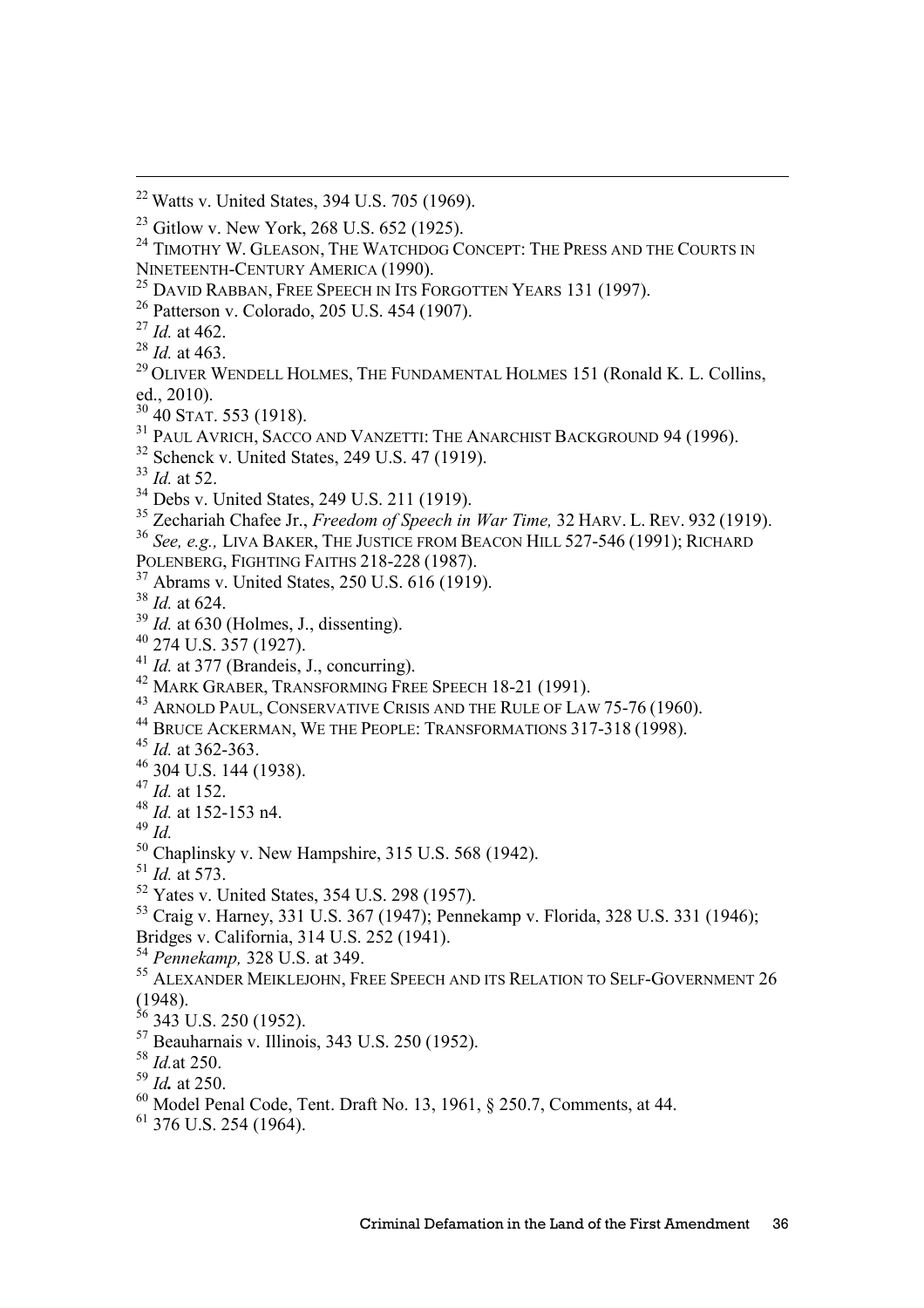$62$  New York Times v. Sullivan, 376 U.S. 254 (1964).

<sup>63</sup> *Id.* at 271.

l

<sup>64</sup> *Id.* at 256.

<sup>65</sup> *Id.* at 292.

<sup>66</sup> *Id.* at 276.

<sup>67</sup> *Id.* at 273.

<sup>68</sup> *Id.* at 279.

 $^{69}$  Garrison v. Louisiana, 379 U.S. 64 (1964).

<sup>70</sup> *Id.* at 81.

<sup>71</sup> *Id.* at 69 (quoting Thomas I. Emerson, *Toward a General Theory of the First Amendment*, 72 YALE L. REV. 877, 924 (1963)).

 $72$  384 U.S. 195 (1966).

<sup>73</sup> Ashton v. Kentucky, 384 U.S. 195 (1966).

<sup>74</sup> *Id.* at 201.

<sup>75</sup> Brandenburg v. Ohio, 395 U.S. 444 (1969).

<sup>76</sup> The states with current criminal libel statutes on the books or in the constitution include Florida (Fla. Stat. § 836.01, et seq.), Idaho (Idaho Code §18-4801, et. seq.), Illinois (720 Ill. Comp. Stat. 300/1 ) Louisiana (La. Rev. Stat.§ 14:47), Michigan (Mich. Comp. Laws § 750.370 and Comp. Laws § 750.97.), Montana (Mont. Stat. § 45-8-212), New Hampshire (N.H. Rev. Stat. § 644:11), New Mexico (N.M. Stat. Ann. § 30-11-1), North Carolina (N.C. Gen. Stat. § 14-47), North Dakota (N.D. Cent. Code § 12.1-15-01), Oklahoma (Okla. Stat. tit. 21, § 771, et. seq), Utah Code § 76-9-404, the Virgin Islands (14 V.I. Code  $\S$  1171, et seq., and 14 V.I. Code  $\S$  1180, et seq.), Virginia (Va. Code  $\S$ 18.2-417), and Wisconsin (Wis. Stat. § 942.01).

<sup>77</sup> *See, e.g*., Kan. Stat. § 21-4004 (prior to repeal in 2011) "(a) Criminal defamation is communicating to a person orally, in writing, or by any other means, information, knowing the information to be false and with actual malice, tending to expose another living person to public hatred, contempt or ridicule; tending to deprive such person of the benefits of public confidence and social acceptance; or tending to degrade and vilify the memory of one who is dead and to scandalize or provoke surviving relatives and friends."

<sup>78</sup> *See, e.g.* Oklahoma 21 Okla. Stat. § 771 , "Libel is a false or malicious unprivileged publication by writing, printing, picture, or effigy or other fixed representation to the eye. which exposes any person to public hatred, contempt, ridicule or obloquy, or which tends to deprive him of public confidence, or to injure him in his occupation, or any malicious; publication as aforesaid, designed to blacken or vilify the memory of one who is dead, and tending to scandalize his surviving relatives or friends;" and Colorado Rev. Stat. § 18-13-105, "(1) A person who shall knowingly publish or disseminate, either by written instrument, sign, pictures, or the like, any statement or object tending to blacken the memory of one who is dead, or to impeach the honesty, integrity, virtue, or reputation or expose the natural defects of one who is alive, and thereby to expose him to public hatred, contempt, or ridicule, commits criminal libel."

<sup>79</sup> *See* Mich. Comp. Law § 750.370; 21 Okla. Stat. § 779-80; VA Code Ann. § 18.2-417. <sup>80</sup> *See* 720 Ill. Comp. Stat. 300/1 and Mich. Comp. Law § 750.97.

 $81$  In Idaho, no fine is to exceed \$5,000; Oklahoma, \$1,000; Louisiana, Montana, and the Virgin Islands, \$500.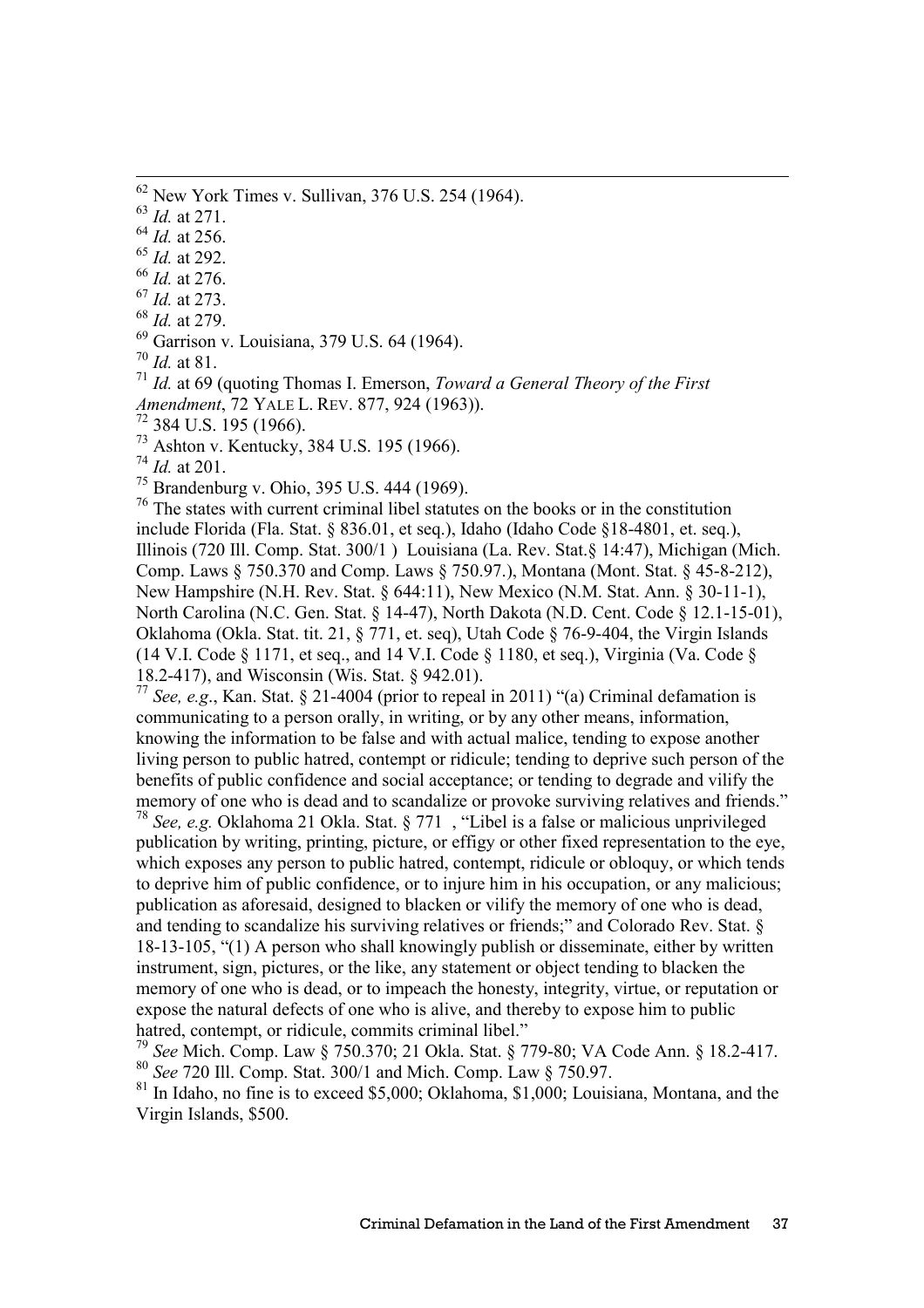l

<sup>83</sup> *See* Ivey v. State, 821 So.2d 937 (Ala. 2001)); Gottschalk v. State, 575 P. 2d 289 (Alaska 1978); *see also* 1978 Alaska Laws 166, § 21 (repealing criminal libel statute); Weston v. State, 528 S.W. 2d 412 (Ark. 1975)); Arizona (repealed 1978); California (see Eberle v. Municipal Court for Los Angeles Judicial District, 55 Cal. App. 3d 423, 432, 127 Cal. Rptr. 594 (1976); see also 1986 Cal. Stat. 141, § 1 (repealing criminal libel statute), and 1991 Cal. Stat. 186, § 2 (repealing criminal slander statute)); Connecticut (see 1969 Ct. Laws 828, § 214 (eff. Oct. 1, 1971)); Delaware (See 11 Del. C. § 202); District of Columbia (see D.C. Law 4-164, §§ 602, 29 D.C. Reg. 3976 (1981)); Georgia (see Williamson v. State, 249 Ga. 851, 851, 295 S.E.2d 305, 306, 9 Media L. Rep. 1703 (1982), fully repealed from statute 2015); Guam (see Pub. L. 13-196 (eff. 1978)); Hawaii (see 1935 Haw. Terr. Rev. L. c.196 (repealed)); Kentucky (See Ky. Rev. Stat. § 500.020 (enacted by 1974 Ky. Laws 406, § 2 (eff. Jan. 1, 1975)); Illinois (see 1984 Ill. Laws 1047, § 1 (effective July 1, 1986)); Indiana (see 1976 Ind. Acts 148); Iowa (see 1976 Iowa Acts ch. 1245 , § 526 (eff. Jan. 1, 1978)); Kansas (see Kan. Stat. § 21-4004, repealed July 2011); Maine (See 1975 Me. Laws c. 499, § 11 (eff. May 1, 1976)); Maryland (common law offense for criminal libel repealed by 1997 Md. Laws 643 (codified in relevant part as amended at Md. Code Crim. Law § 9-507)); Minesota (Minnesota Appeals Court decision 2015); Mississippi (Boydstun v. State, 249 So.2d 411 (Miss. 1971)); Missouri (see 1969 Mo. Rev. Stat. §§ 559.410 (repealed)); Nebraska (see 1977 Neb. Laws, L.B. 38, § 328); Nevada (See 2001 Nev. Laws 15, § 1 (eff. April 10, 2001); )); New Jersey (common law offense unconstitutional under Ashton v. Kentucky); New Mexico (New Mexico v. Powell, 839 P. 2d 139, 20 Media L. Rep. 1841(N.M. App. 1992) ("When a criminal libel statute does not require proof of actual malice, the Constitution prohibits prosecution under the statute of public statements that involve matters of public concern"); New York (see 1965 N.Y. Laws 1030 (eff. Sept. 1, 1967)); Ohio (see 1972 Ohio Laws H 511 (eff. Jan. 1, 1974)); Oregon (see 1985 Or. Laws 366); Pennsylvania (Commonwealth v. Armao, 446 Pa. 325, 286 A.2d 626 (1972); statute subsequently repealed); Puerto Rico (Mangual v. Rotger-Sabat, 317 F.3d 45 (1st Cir. 2003); statute later repealed, see Law 149 of 2004); Rhode Island (common law offense unconstitutional under Ashton v. Kentucky); South Carolina (Fitts v. Kolb, 779 F. Supp. 1502, 20 Media L. Rep. 1033 (D.S.C. 1991)); South Dakota (see 1976 S.D. Laws 158, § 28-1); Tennessee (see 1989 Tenn. Laws 591, § 1); Utah (criminal libel statute declared unconstitutional in I.M.L. v. State, 61 P.3d 1038 (Utah 2002); Vermont (common law offense unconstitutional under Ashton v. Kentucky); West Virginia (common law offense unconstitutional under Ashton v. Kentucky); Wyoming (see 1945 Wyo. Cod. Stat. §9 1601 (repealed 1982)).

<sup>84</sup> D.C. Law 4-164, §§ 602, 29 D.C. Reg. 3976 (1981).

<sup>85</sup> Weston v. State, 528 S.W. 2d 412 (Ark. 1975); Ark. Code Ann. §41-240.

<sup>86</sup> Criminal libel statute declared unconstitutional in I.M.L. v. State, 61 P.3d 1038.

Though there is debate as to whether criminal libel statute remains in Utah.

<sup>87</sup> Wash. Rev. Code c 88 § 1 (2009).

<sup>88</sup> Eric Robinson, *Criminal Libel and the Internet*, MEDIA LAW RESOURCE CENTER (2007) <sup>89</sup> *Id.* at 12.

 $82$  In Idaho, Louisiana, and Montana the maximum imprisonment is six months; in Oklahoma, and the Virgin Islands, it is one year.